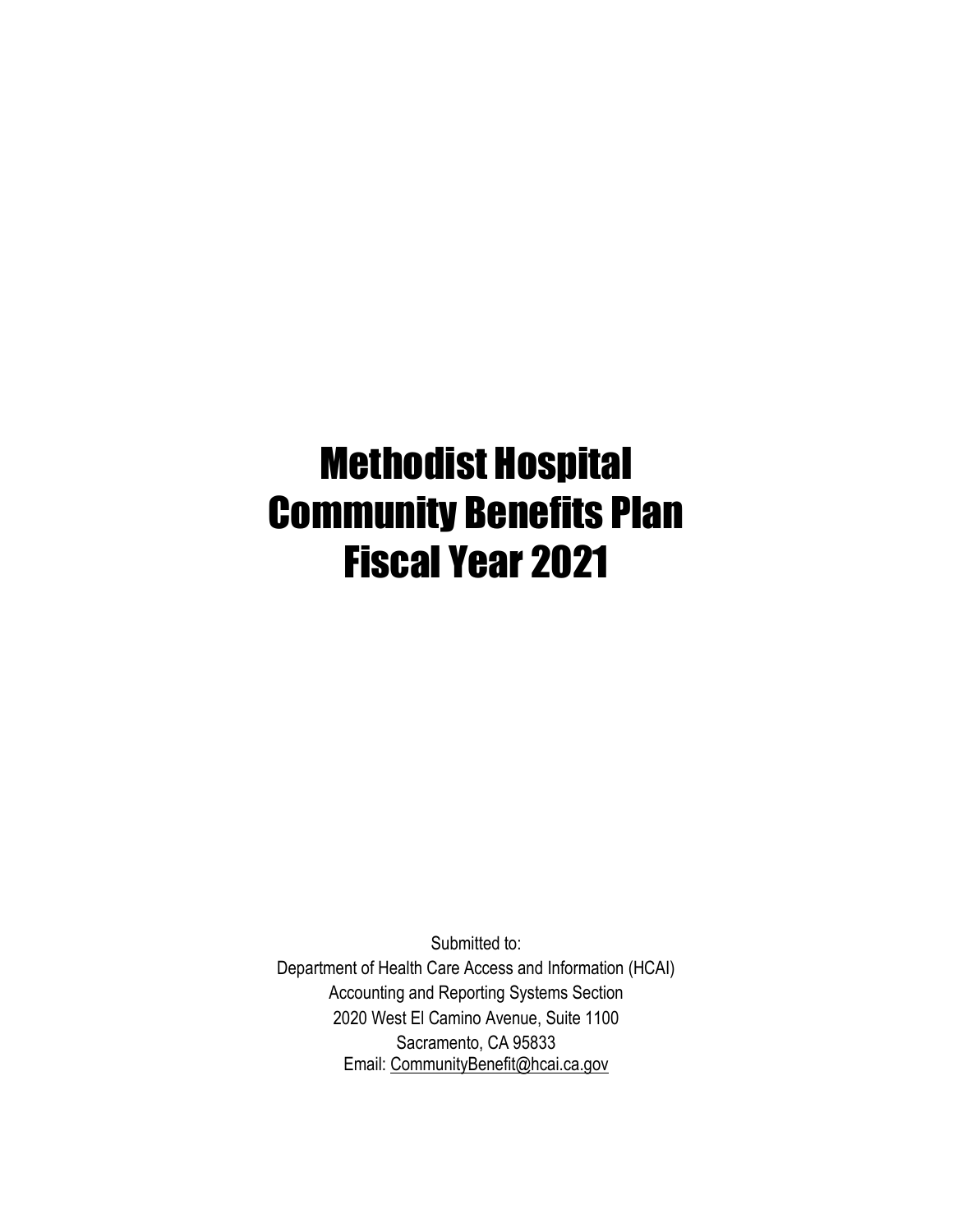# **Preface**

In accordance with Senate Bill 697, Community Benefits Legislation, Methodist Hospital, a private not-for-profit hospital, submits this Community Benefits Plan for Fiscal Year 2021<sup>a</sup>. Senate Bill 697 requires a not-for profit hospital in California to complete the following activities:

- Review and reaffirm its mission statement to ensure that its policies integrate and reflect the public interest in meeting its responsibilities as a not-for-profit organization
- Complete and update a needs assessment every three years, evaluating the health needs of the community served by the hospital
- Adopt and file a community benefits plan annually, documenting activities that the hospital has undertaken to address community health needs within its mission and financial capacity; and to the extent practicable, assign and report the economic value of community benefits provided in furtherance of its plan

 $\overline{a}$ 

<sup>a</sup> Methodist Hospital fiscal year is from January 1 to December 31.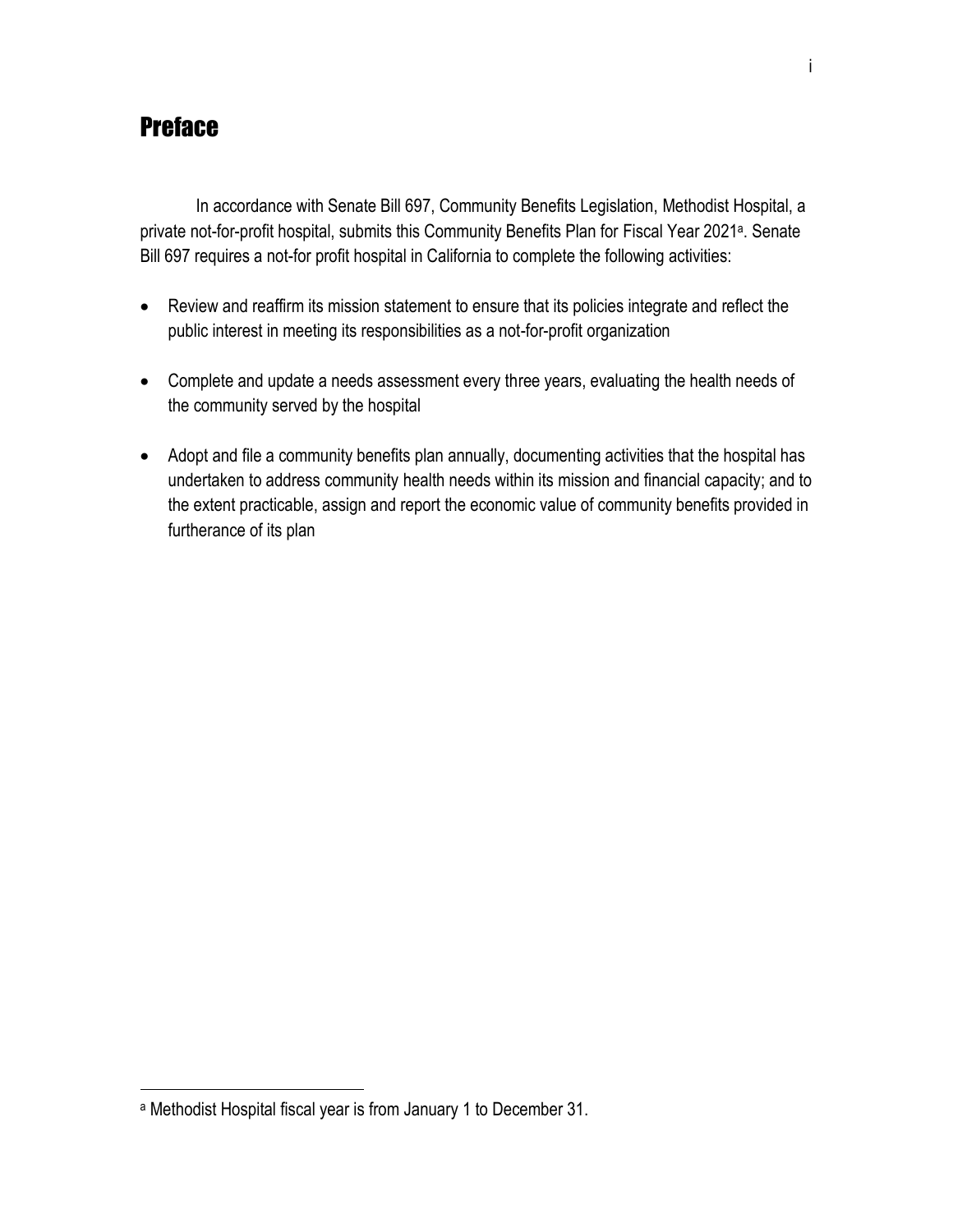# Introduction to Methodist Hospital

Methodist Hospital is a 348-licensed bed, not-for-profit community hospital located in Arcadia, California. Founded in 1903, Methodist Hospital is committed to providing excellent patient care delivered with compassion and respect. Methodist Hospital provides a wide range of clinical services that includes emergency services, diagnostic testing and imaging, inpatient and outpatient surgery, critical care, cardiac catheterization, cardiac surgery, neurosurgery, comprehensive stroke services (including neuro-interventional radiology), cancer services (including our GYN Oncology Institute and our Institute for Surgical Specialties), orthopedic surgery (including hip and knee replacement, fracture care, and spine surgery), maternity services, weight-loss surgery, physical therapy, acute physical rehabilitation, a wound healing center with hyperbaric oxygen therapy, and spiritual care. The Kathy Kredel Nursery School at Methodist Hospital is the longest-running, non-profit corporate nursery school in the United States, providing day care to the children of our physicians and staff. Methodist Hospital personnel includes: over 1,800 employees, over 700 medical staff members, 600 volunteers, and 20 Community Board members.

Methodist Hospital currently holds the following certifications, designations, awards and recognitions for clinical services:

#### **Hospital**

- Honored as Business of the Year by the Arcadia Chamber of Commerce and recognized for being an essential part of the well-being of the City of Arcadia and for dedication to the community especially during the COVID-19 pandemic
- Recognized by State Senator Susan Rubio, Assembly Member Ed Chau, Los Angeles County Supervisor Kathryn Barger, and the City of Arcadia for the hospital's outstanding efforts in serving the community by providing high quality health care services to patients throughout the COVID-19 pandemic
- Full Three-Year Hospital Accreditation from The Joint Commission
- Accredited Comprehensive Stroke Center Certification by DNV GL
- Honored as one of America's 100 Best Hospitals Award™ by HealthGrades based on excellent clinical outcomes and commitment to delivering the best patient care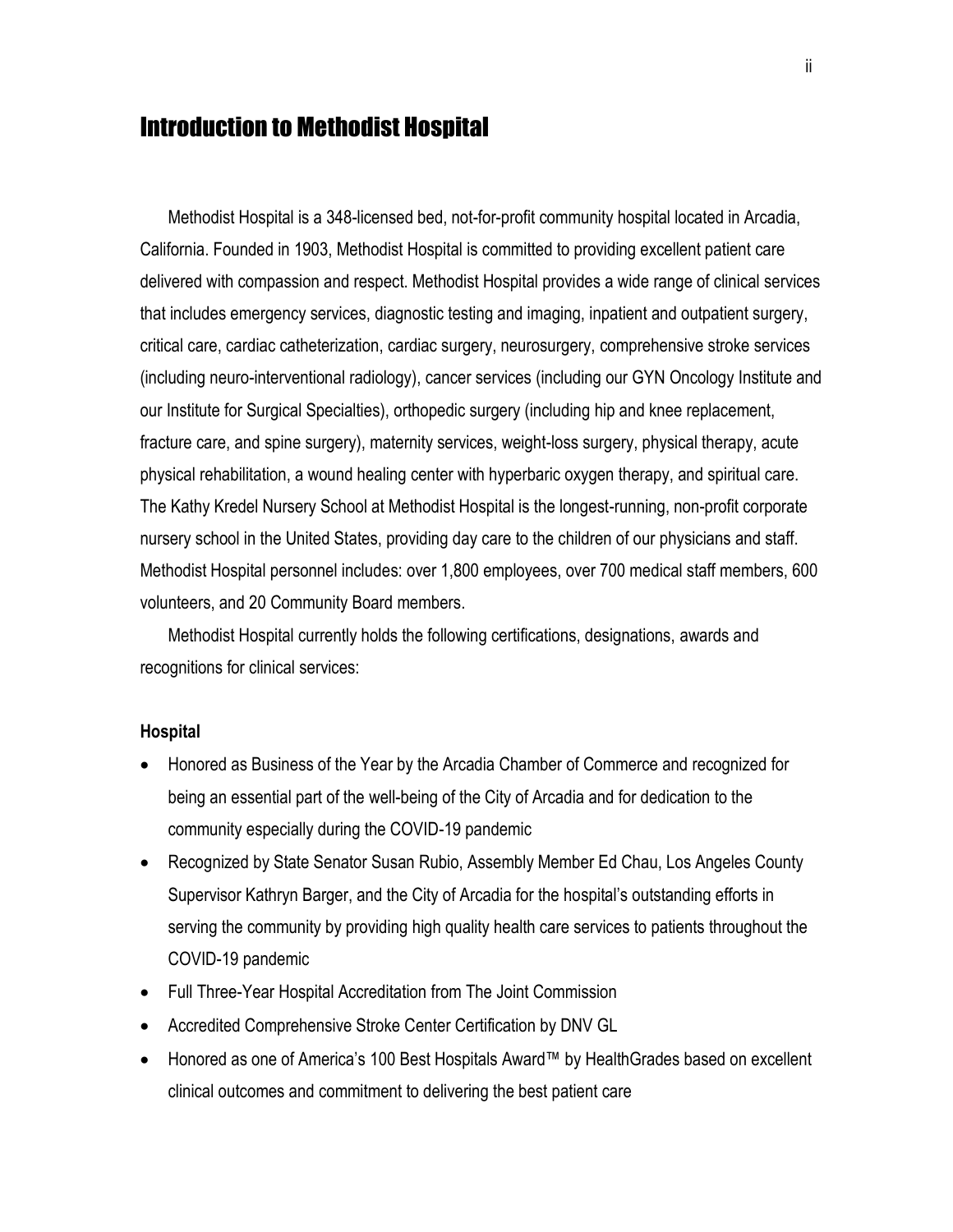- Top Performer on Key Quality Measures® program for treatment of Heart Attack, Heart Failure, Pneumonia, Stroke, Surgical Care, and Perinatal Care from The Joint Commission
- Recognized by the California Hospital Engagement Network (CALHEN) and the Hospital Quality Institute for dramatic reductions in infection rates, reflecting our facility's strict adherence to hospital safety codes and dedication to helping patients recover as quickly as possible

### **Bariatrics**

- Accredited Comprehensive Center from the American Society for Metabolic and Bariatric Surgery (MBSAQIP)
- Center of Excellence for Bariatric Service from Optum and United Health Care
- Blue Distinction Center for Bariatric Surgery from Blue Cross Blue Shield Association

### **Cancer Care**

 Comprehensive Community Cancer Center from the American College of Surgeons Commission on Cancer

### **Cardiology**

- Top Performer on Heart Attack and Heart Failure by The Joint Commission
- Blue Distinction Center for Cardiac Care from Blue Cross Blue Shield Association
- High Performing Hospital for Heart Attack from U.S. News & World Report
- High Performing Hospital for Heart Bypass Surgery from U.S. News & World Report
- Cardiac Care Excellence Award™ by HealthGrades

#### **Emergency Services**

- Designated as an Emergency Department Approved for Pediatrics (EDAP) by Los Angeles County EMS
- Designated as a STEMI (heart attack) Receiving Center by Los Angeles County EMS
- Designated as a Comprehensive Stroke Center by Los Angeles County EMS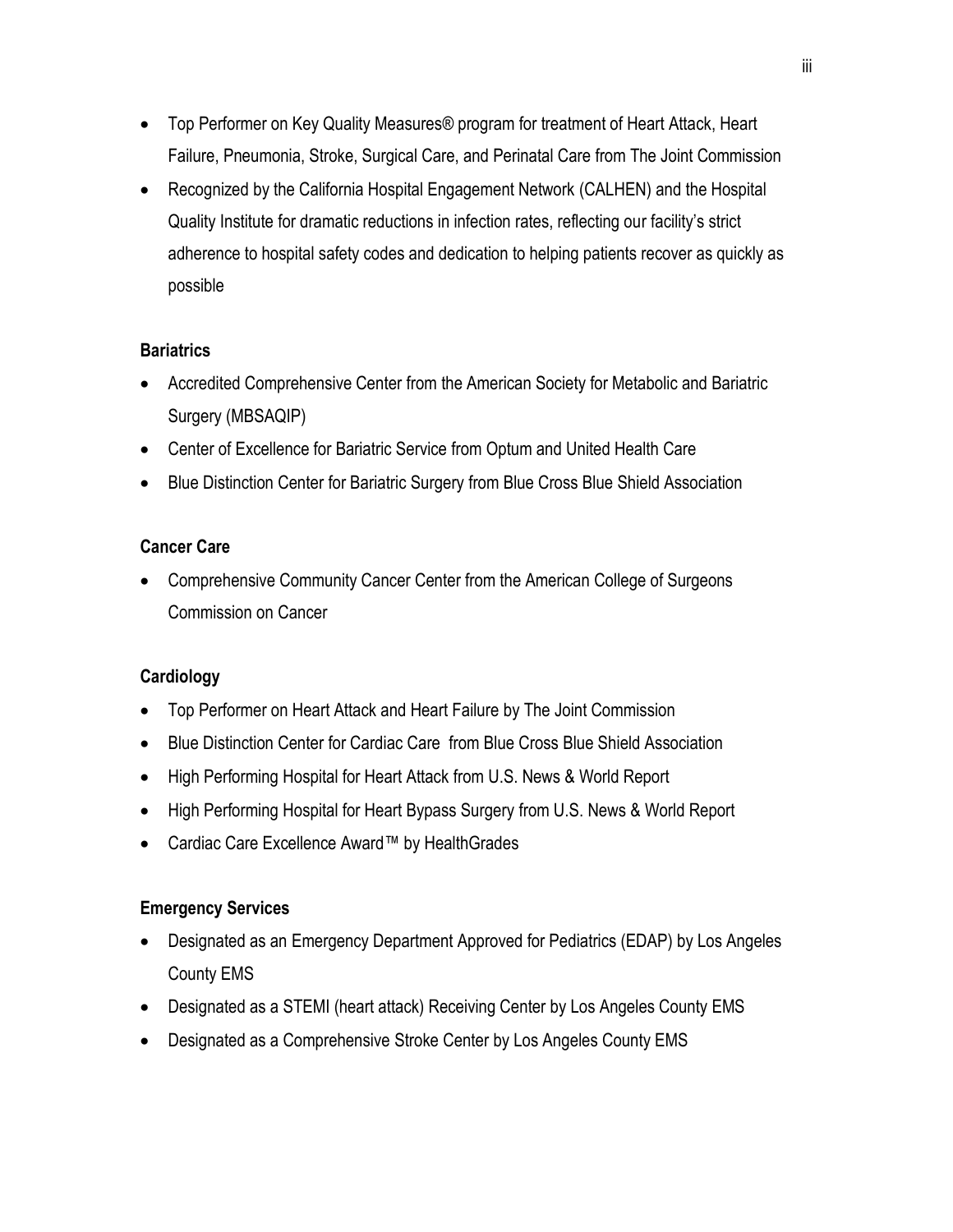#### **Gastroenterology**

Gastrointestinal Care Excellence Award™ by HealthGrades

#### **Nephrology**

• High Performing Hospital for Kidney Failure from U.S. News & World Report

#### **Orthopedics**

- Blue Distinction Center for Spine Surgery from Blue Cross Blue Shield Association
- Blue Distinction Center+ for Hip & Knee Replacement from Blue Cross Blue Shield Association

#### **Pulmonary Medicine**

- Pulmonary Care Excellence Award™ by HealthGrades
- High Performing for Chronic Obstructive Pulmonary Disease from US News & World Report
- High Performing for Pneumonia from US News & World Report

#### **Rehabilitation**

 Named to America's Best Physical Rehabilitation Centers for inpatient rehabilitation facilities by Newsweek and Statista Inc.

#### **Stroke Care**

- High Performing Hospital for Stroke from US News & World Report
- Neurosciences Excellence Award™ by HealthGrades
- Cranial Neurosurgery Excellence Award™ by HealthGrades
- Stroke Care Excellence Award™ by HealthGrades
- America's 100 Best Hospitals for Stroke Care Award™ by HealthGrades
- Designated by the American Stroke Association/American Heart Association Get With The Guidelines® - Stroke Gold Plus Quality Award with Honor Roll-Elite and Target: Type 2 Diabetes Honor Roll

Methodist Hospital continues to expand its presence on the Internet that includes a website dedicated to providing health news and information, educational videos, and virtual tours for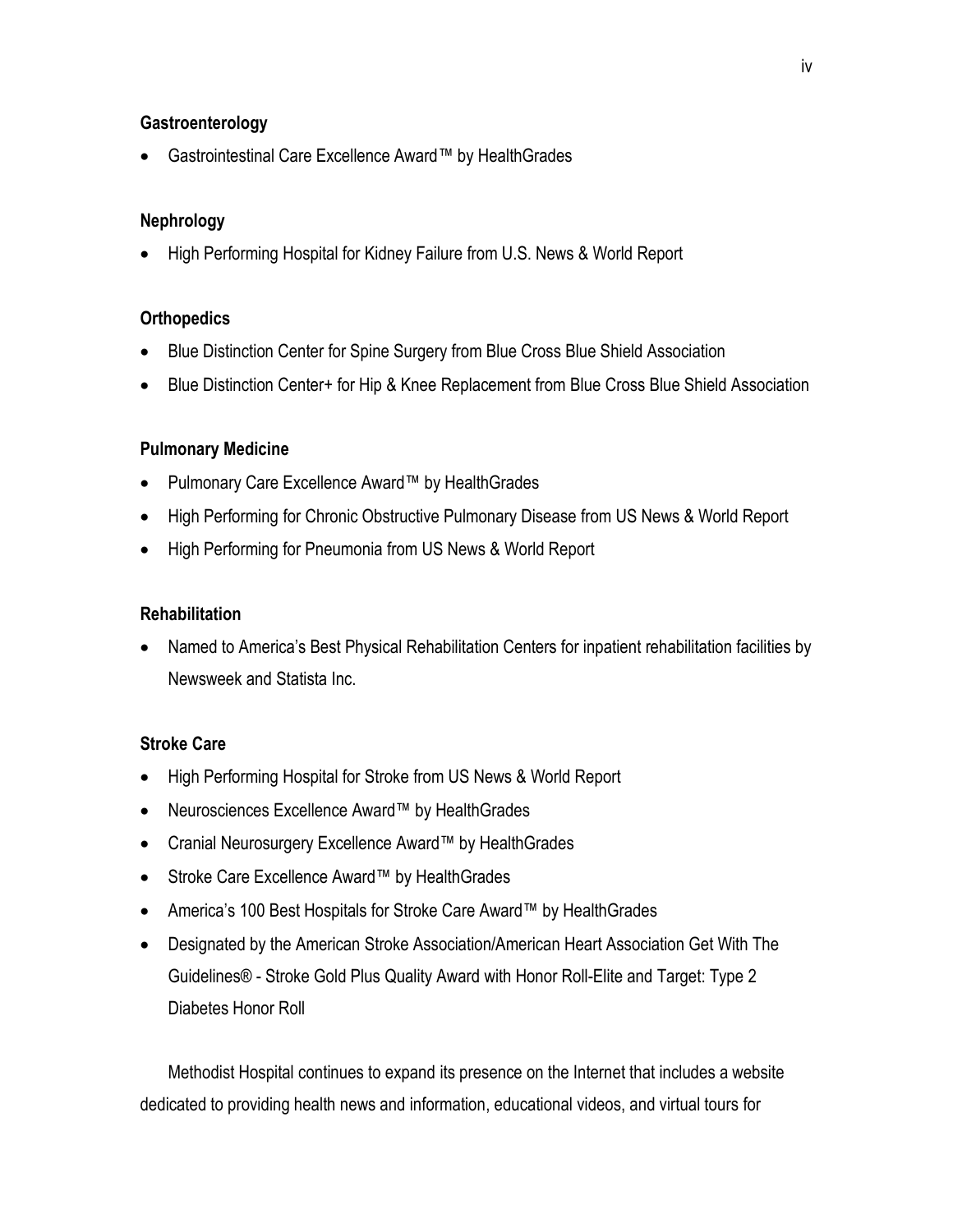patients, employees, physicians, volunteers, and visitors, in addition to convenient services such as a free physician referral, online class registration, and online bill payment. Methodist Hospital also publishes news and information on social media, via Facebook, Twitter, WeChat, YouTube, Pinterest, LinkedIn, and Yelp to inform the community about hospital services and events.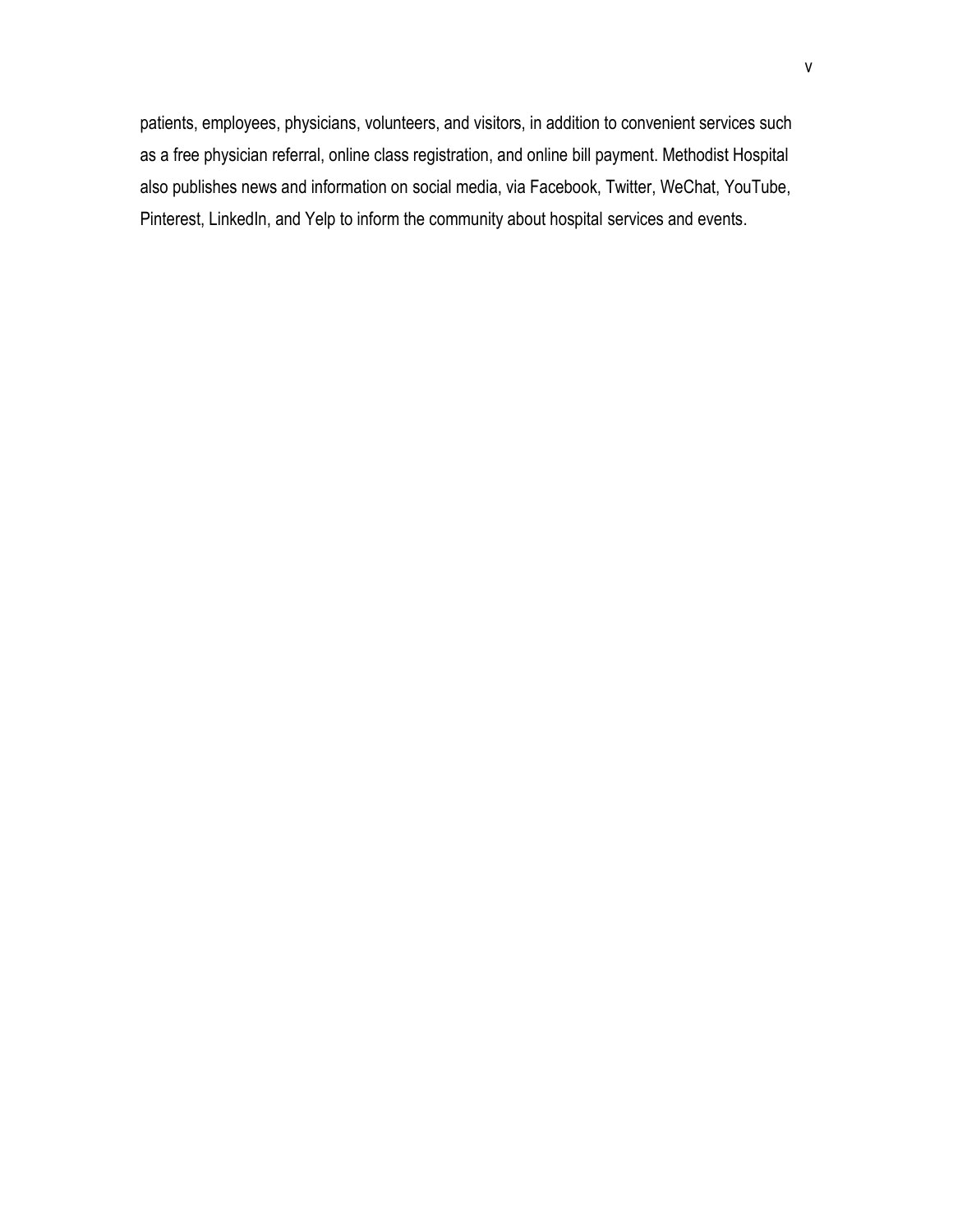# Thank You to Our Community

2021 marked another challenging year for Methodist Hospital and our community as the COVID-19 pandemic continued and we faced new variants of the virus. Throughout the year, Methodist Hospital provided key resources to help keep our community safe, including vaccine clinics, testing, and educational events on the importance of using masks and practicing social distancing. Additionally, Methodist Hospital has implemented SwipeSense Technology for Contact Tracing and Hand Hygiene Monitoring to further ensure the safety of patients and hospital staff during the remainder of the COVID-19 crisis, and beyond.

We are ever grateful to those in our community – elected officials, business owners, community leaders, and residents – who continue to respond generously with donations of needed supplies and financial support during the COVID-19 pandemic. Their ongoing generosity enables the hospital to continue to provide uninterrupted, high quality services while helping to effectively protect patients, physicians, and hospital staff, and to help reduce the spread of infection throughout our community.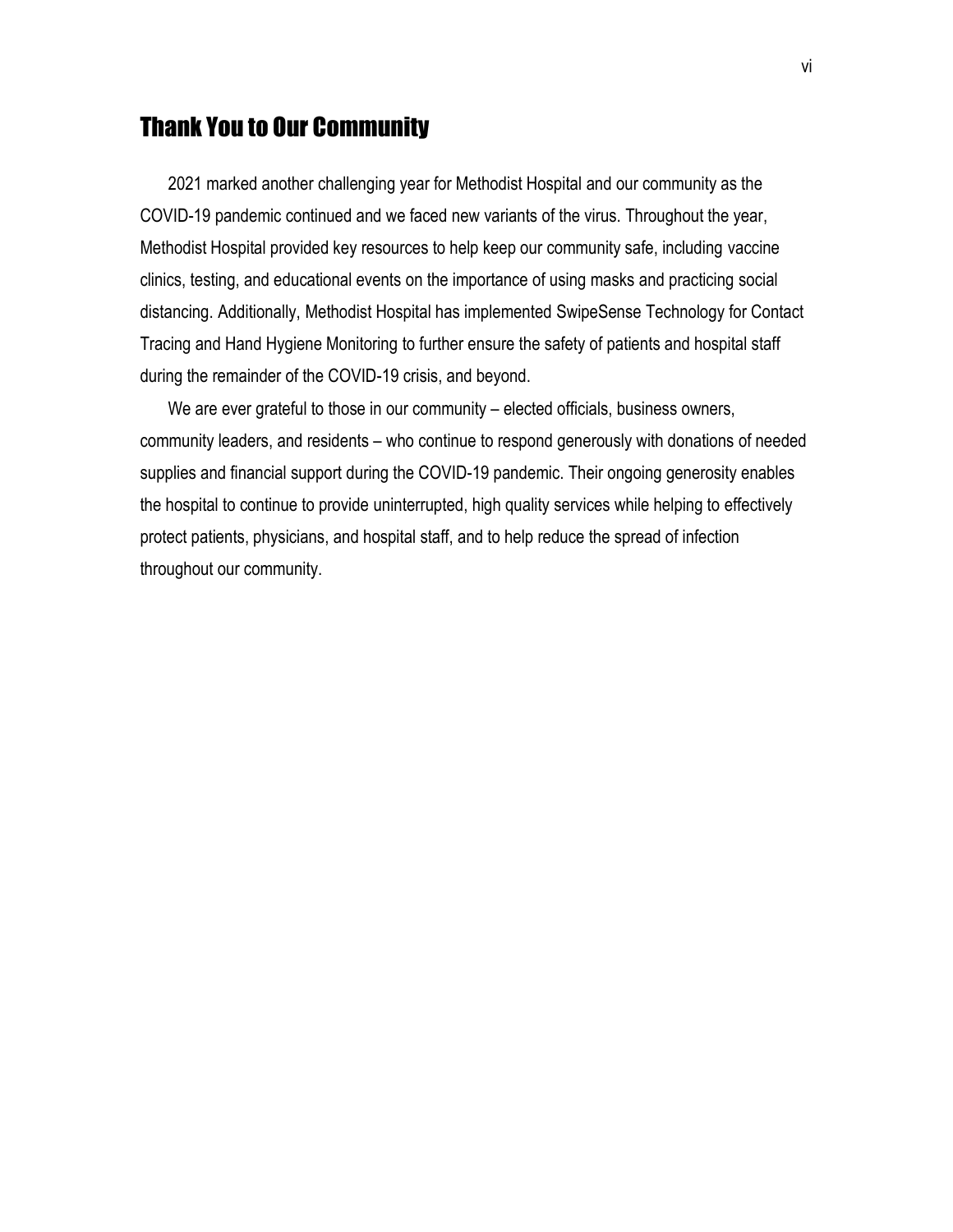# **Contents**

| <b>Section</b> | <b>Description</b> | Page |
|----------------|--------------------|------|
|                |                    |      |
|                |                    |      |
|                |                    |      |
|                |                    |      |
| 1              |                    |      |
| $\overline{2}$ |                    |      |
| 3              |                    |      |
|                |                    |      |
|                |                    |      |
|                |                    |      |
|                |                    |      |
|                |                    |      |
|                |                    |      |
|                |                    |      |
|                |                    |      |
|                |                    |      |
|                |                    |      |
|                |                    |      |
|                |                    |      |
| 4              |                    |      |
| 5              |                    |      |
|                |                    |      |
| 6              |                    |      |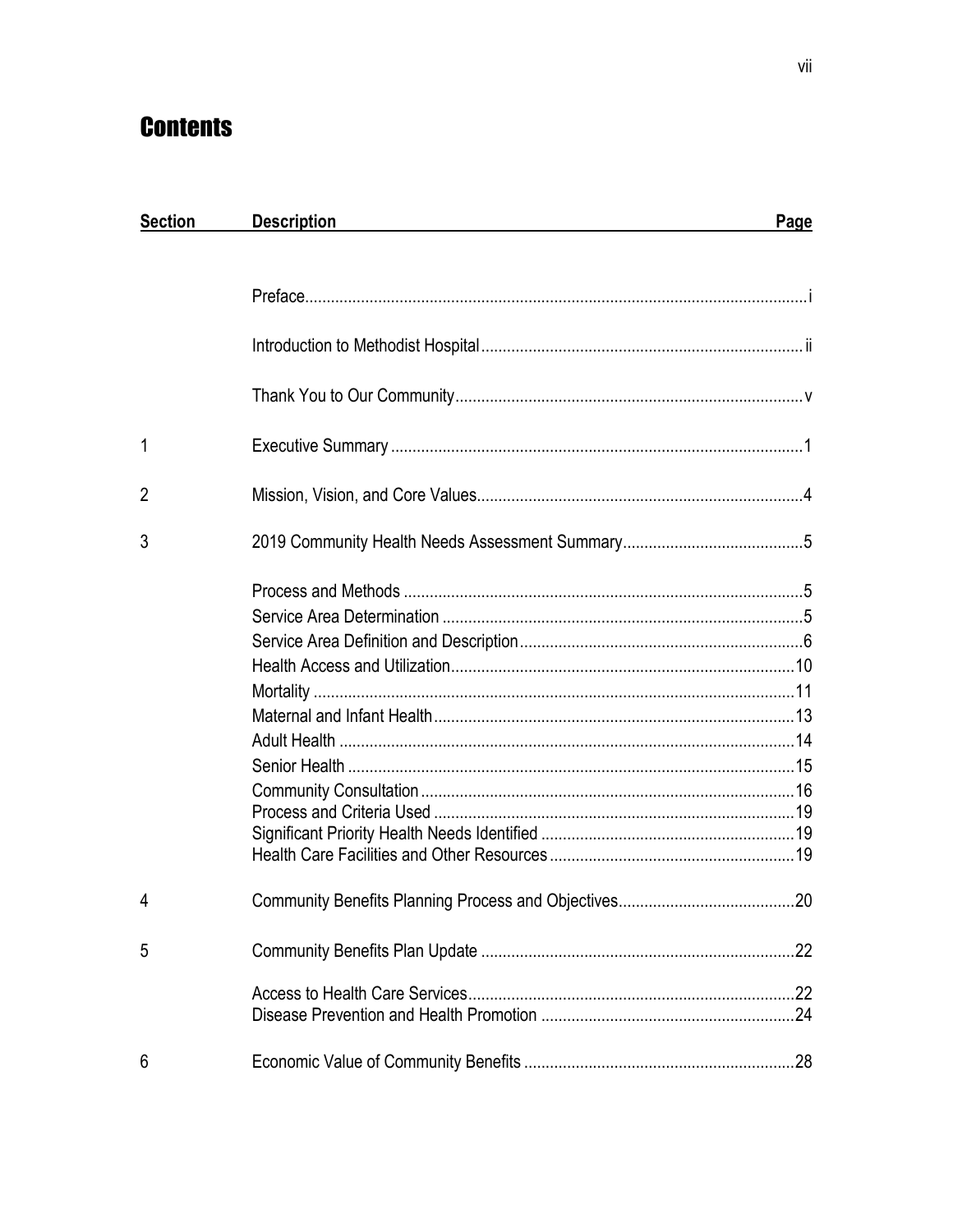# Section 1: Executive Summary

### **Mission Statement**

To provide high-quality healing services while caring for the patient's emotional and spiritual needs and enabling them to achieve health for life.

### **Definition of Community in the 2019 Community Health Needs Assessment**

For purposes of this health needs assessment, Methodist Hospital defines its service area to include the following ZIP Codes and communities:

| <b>ZIP Code</b> | 2019<br><b>Community</b> |
|-----------------|--------------------------|
| 91006           | Arcadia                  |
| 91007           | Arcadia                  |
| 91008           | <b>Bradbury</b>          |
| 91010           | Duarte                   |
| 91016           | Monrovia                 |
| 91024           | Sierra Madre             |
| 91001           | Altadena                 |
| 91104           | Pasadena                 |
| 91107           | Pasadena                 |
| 91702           | Azusa                    |
| 91706           | <b>Baldwin Park</b>      |
| 91731           | El Monte                 |
| 91732           | El Monte                 |
| 91733           | South El Monte           |
| 91741           | Glendora                 |
| 91770           | Rosemead                 |
| 91775           | San Gabriel              |
| 91776           | San Gabriel              |
| 91780           | <b>Temple City</b>       |
| 91801           | Alhambra                 |

#### Service Area Definition Methodist Hospital Service Area

*Source: Methodist Hospital 2019 inpatient data analysis.*

*Note: Methodist Hospital is located in Arcadia ZIP Code 91007*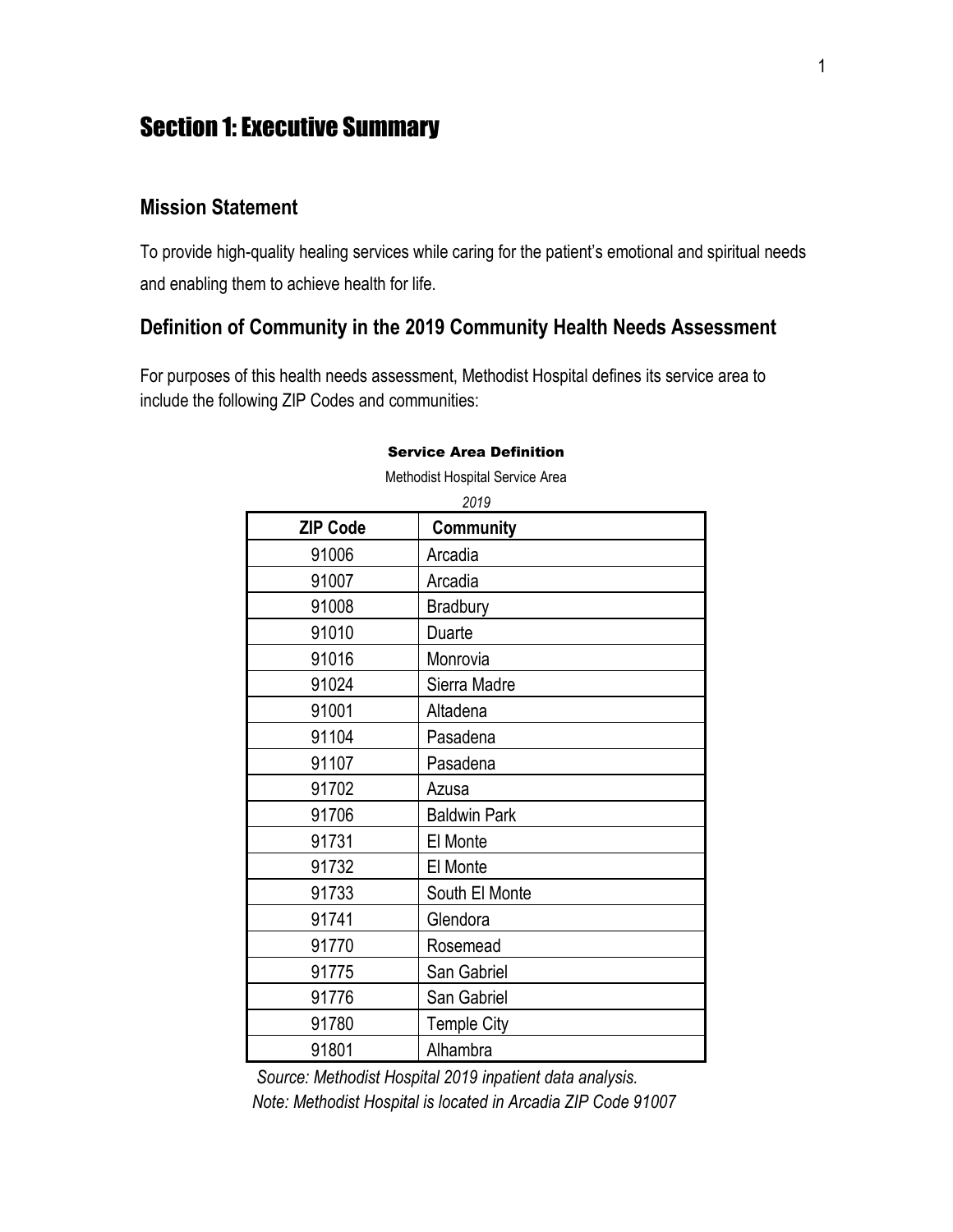### **Findings from 2019 Community Health Needs Assessment**

Methodist Hospital service area population (2019) is estimated at 783,391. The population in the service area is forecast to increase 2.5 percent by 2024, to 803,197. Growth projections for households and families are estimated to increase 2.7 percent and 2.6 percent, respectively. When comparing the service area to Los Angeles County, the service area has a higher proportion of the following: residents age 55 years and older, Asian/Native Hawaiian or Pacific Islander (AHPI) residents; persons speaking Asian or Pacific Island language at home, persons 16 years and older not in the labor force, households with 3 or more persons, households with children under 18 years of age, and owner occupied households.

When comparing health indicators for the San Gabriel Valley (Service Planning Area 3) and/or Methodist Hospital service area to Healthy People 2020 National Objectives, opportunities to improve health services exist among the following groups: non-elderly persons with health insurance, persons with a usual source of ongoing care, persons experiencing delays in getting medical care, persons experiencing delays in getting prescription medicines, seniors who received a flu shot in the past year, and seniors diagnosed with high blood pressure.

Following analysis of the 2019 Community Health Needs Assessment, the following were identified as the community's top health issues (based on frequency of mention): access to health services, continuity of care, and health conditions and disability related to diabetes, high blood pressure, heart disease and stroke, cancer, mental health and dementia, and influenza and pneumonia (seasonal emphasis).

The 2019 Community Health Needs Assessment identified the following two significant priority health needs:

- Access to health services for adults
- Disease prevention and health promotion addressing diabetes, heart disease, high blood pressure, obesity, cancer, and Alzheimer's disease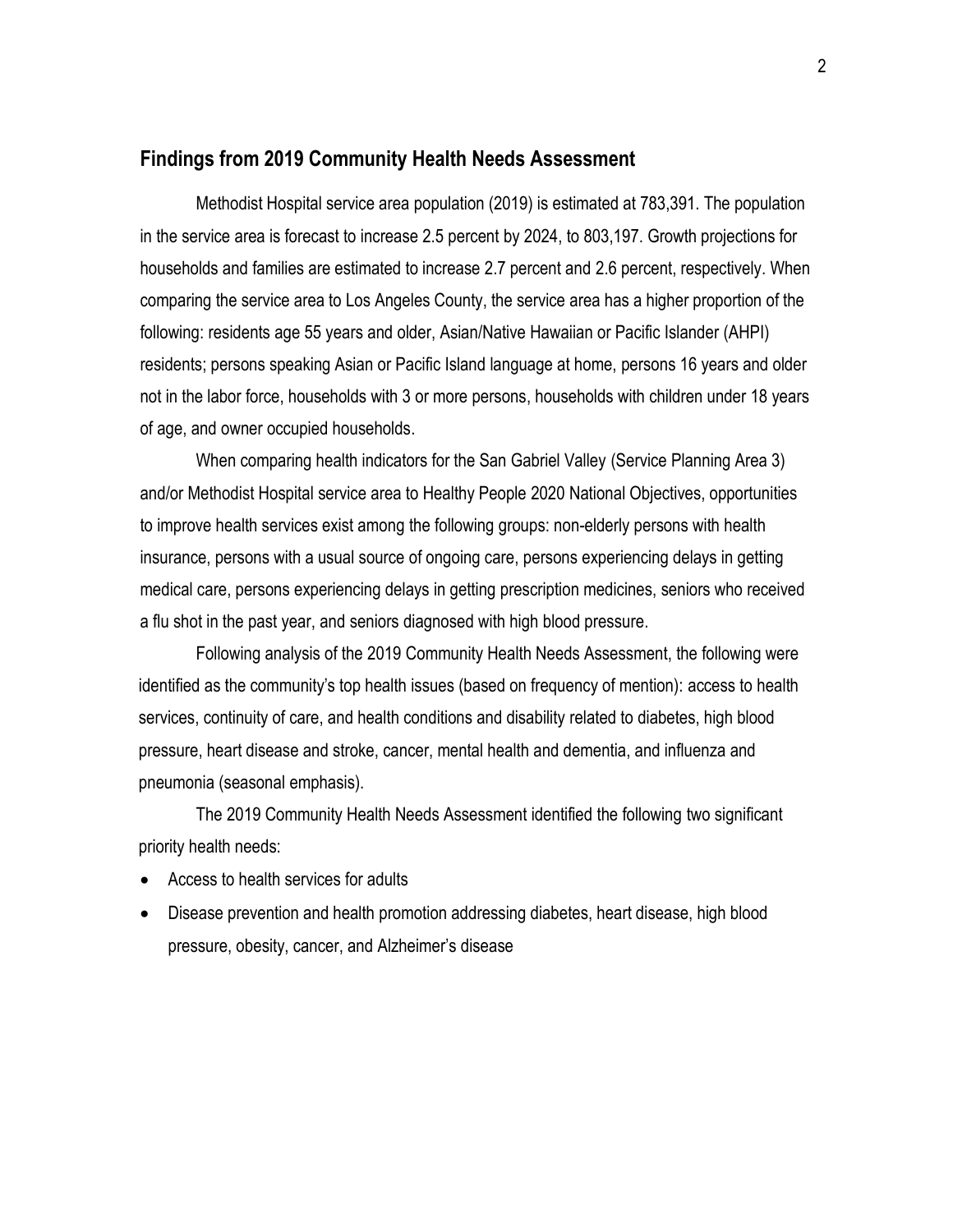### **Objectives Addressed in the Community Benefits Plan**

During Fiscal Year 2021, Methodist Hospital pursued the following objectives in its community benefits plan:

- 1. To continue to increase access to health care services for the community.
- 2. To continue to provide health education, support, and screening services for the public based on important health conditions, such as diabetes, heart disease, cancer, and COVID-19.

#### **Community Benefits Plan Activities**

In Fiscal Year 2021, Methodist Hospital provided a variety of programs and services in support of these objectives. Some of the services provided were: operating a 26-bed EDAPcertified emergency department 24-hours a day, providing charity care for patients without the ability to pay for necessary treatment, absorbing the unpaid costs of care for patients with Medi-Cal, absorbing the unpaid costs of care for patients with Medicare, operating essential community services, such as maternity and NICU, at a loss; providing free physician referrals to the community, providing health education, support and screening programs on a variety of topics (including COVID-19); providing health education, information and web site services in English and Chinese (Mandarin); conducting free blood pressure and Body Mass Index screenings, including access to a local mall kiosk (limited in time due to Safe at Home orders during the COVID-19 pandemic); a dedicated Senior Services program of health education classes and screenings; and a Health Ministries program that assists local congregations to provide guidance, support, and resources to parish nurses and health cabinets.

#### **Economic Value of Community Benefits Provided**

The economic value of community benefits provided by Methodist Hospital in Fiscal Year 2021 is estimated at **\$49,814,845.**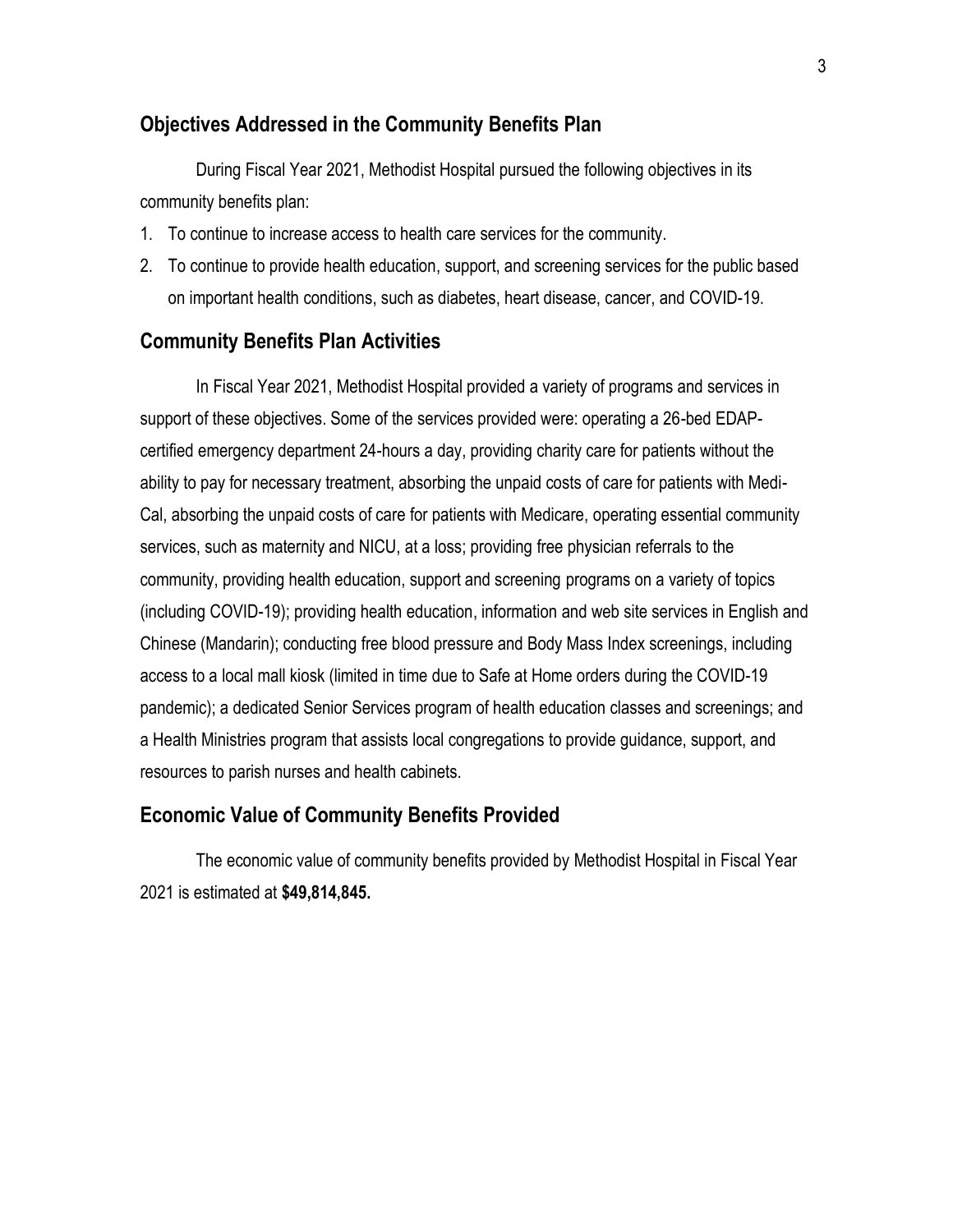# Section 2: Mission, Vision, and Core Values

Methodist Hospital Mission, Vision, and Core Values statements follow. These guide our organization's commitment to serving to our community.

### **Our Mission**

To provide high-quality healing services while caring for the patient's emotional and spiritual needs and enabling them to achieve health for life.

*Revised December 2012*

### **Our Vision**

To provide an exceptional patient experience through compassionate care and create life-long relationships by changing the way health and health care are delivered in our community. To meet these goals, we instill core values into our staff that keep us focused on the excellent care we aim for.

### **Our Core Values**

INTEGRITY – We are open, honest and trustworthy. We live our values.

RESPECT – We treat each other with dignity and value the ideas and perspectives each individual brings.

ACCOUNTABILITY – We take full ownership of our actions and their outcomes.

INNOVATION – We embrace new ideas and thinking to improve what we do.

SAFETY – We put safety first, for our patients, their families and all who work here.

EXCELLENCE – We advance health through the continuous pursuit of evidence-based, coordinated care.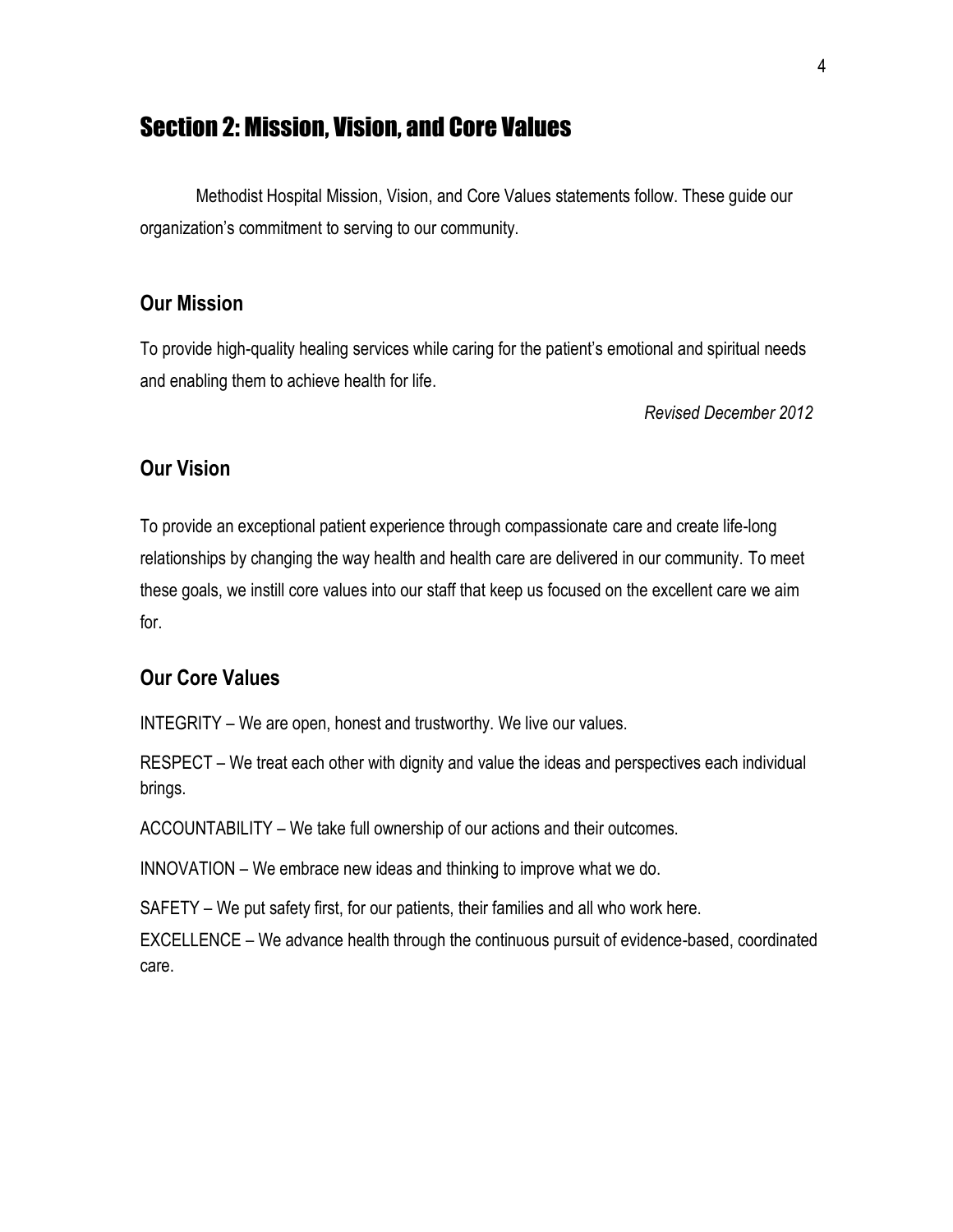# Section 3: 2019 Community Health Needs Assessment Summary<sup>1</sup>

# Process and Methods

The 2019 community health needs assessment brings together a variety of demographic and health data and information, gathered from both primary and secondary data sources.

The first phase of the community health needs assessment involved collection and analysis of numerous demographic and health status and data and information for Methodist Hospital Service Area and Service Planning Area (SPA) 3 – San Gabriel Valley. The following types of data were analyzed: population, household and family demographics; birth statistics, death statistics, designated Health Professional Shortage Areas, large-scale household telephone surveys designed to measure health access, utilization of health services, and health behaviors. Wherever possible, the SPA 3 or Los Angeles County health experience was benchmarked to Healthy People 2020 objectives. In addition, to assist with providing context to the demographics, Methodist Hospital Service Area is compared to Los Angeles County.

The second phase of the needs assessment focused on qualitative primary research. Representatives from Methodist Hospital agreed that telephone interviews with health department contacts and representatives from public and private organizations would be a cost-effective approach to gain an understanding of important health issues and potential opportunities to collaborate with these organizations.

# Service Area Determination

 $\overline{a}$ 

Note: Determination of service area updated based on 2019 inpatient origin analysis

Methodist Hospital used the Stark II definition – the lowest number of contiguous ZIP Codes from which the hospital draws at least 75 percent of its inpatients – to determine its geographic service area for purposes of the 2019 Community Health Needs Assessment. Using hospital data, there were 20 ZIP Codes from which the hospital drew 75 percent its admissions.

<sup>1</sup> Methodist Hospital 2019 Community Health Needs Assessment can be found on the hospital website at: https://www.methodisthospital.org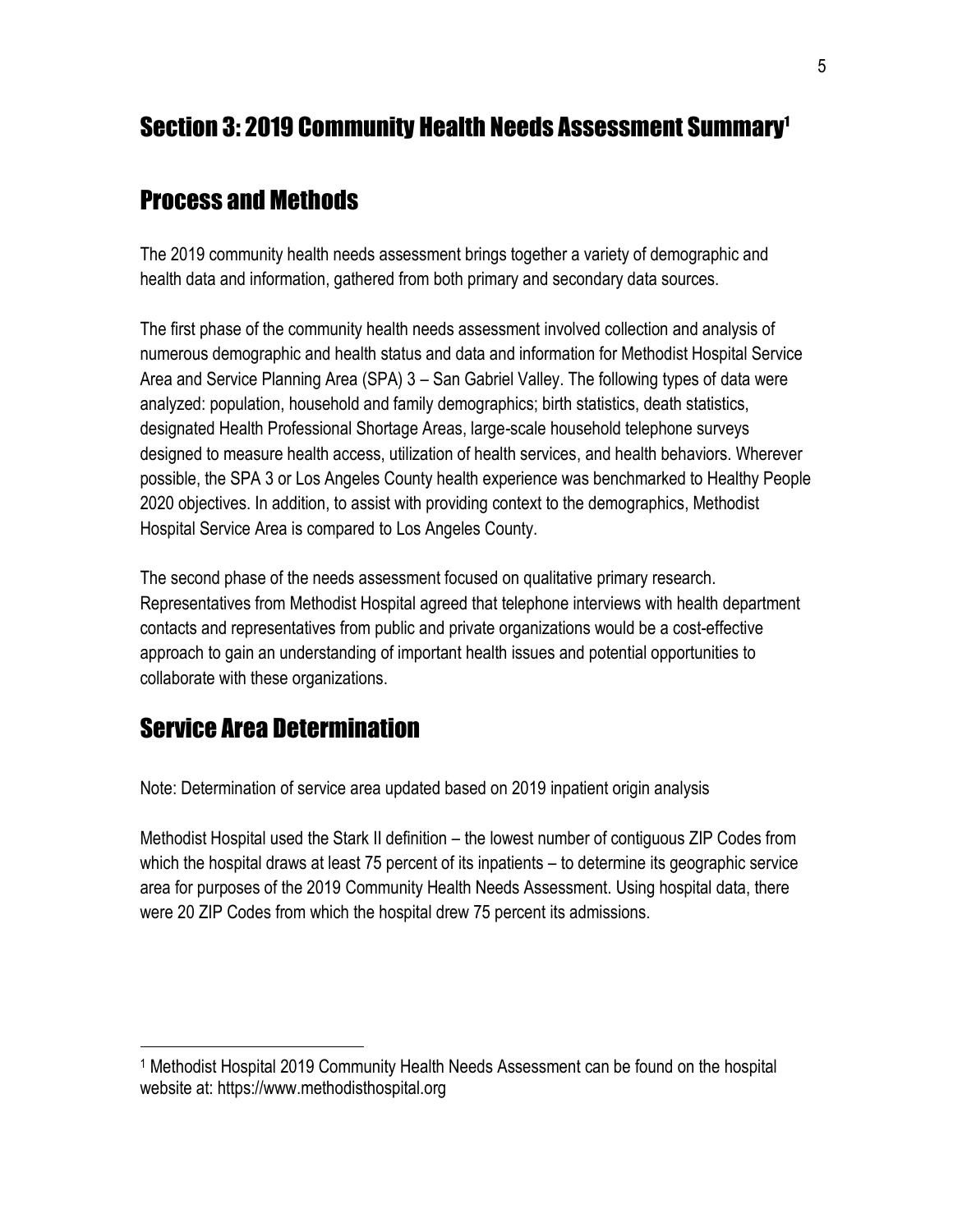# Service Area Definition and Description

Note: Findings are based on 2019 demographic estimates

#### Service Area Definition

Methodist Hospital Service Area

| <b>ZIP Code</b> | <b>Community</b>    |
|-----------------|---------------------|
| 91006           | Arcadia             |
| 91007           | Arcadia             |
| 91008           | <b>Bradbury</b>     |
| 91010           | Duarte              |
| 91016           | Monrovia            |
| 91024           | Sierra Madre        |
| 91001           | Altadena            |
| 91104           | Pasadena            |
| 91107           | Pasadena            |
| 91702           | Azusa               |
| 91706           | <b>Baldwin Park</b> |
| 91731           | El Monte            |
| 91732           | El Monte            |
| 91733           | South El Monte      |
| 91741           | Glendora            |
| 91770           | Rosemead            |
| 91775           | San Gabriel         |
| 91776           | San Gabriel         |
| 91780           | <b>Temple City</b>  |
| 91801           | Alhambra            |

*Source: Methodist Hospital 2019 inpatient data analysis. Note: Methodist Hospital is located in Arcadia ZIP Code 91007*

The service area population (2019) is estimated at 783,391. The population in the service area is forecast to increase 2.5 percent in the next five years, to 803,197. Growth projections for households and families are estimated to increase 2.7 percent and 2.6 percent, respectively. The following table summarizes the service area population, households, and families as well as the percent change projected for 2024 (over a five-year period).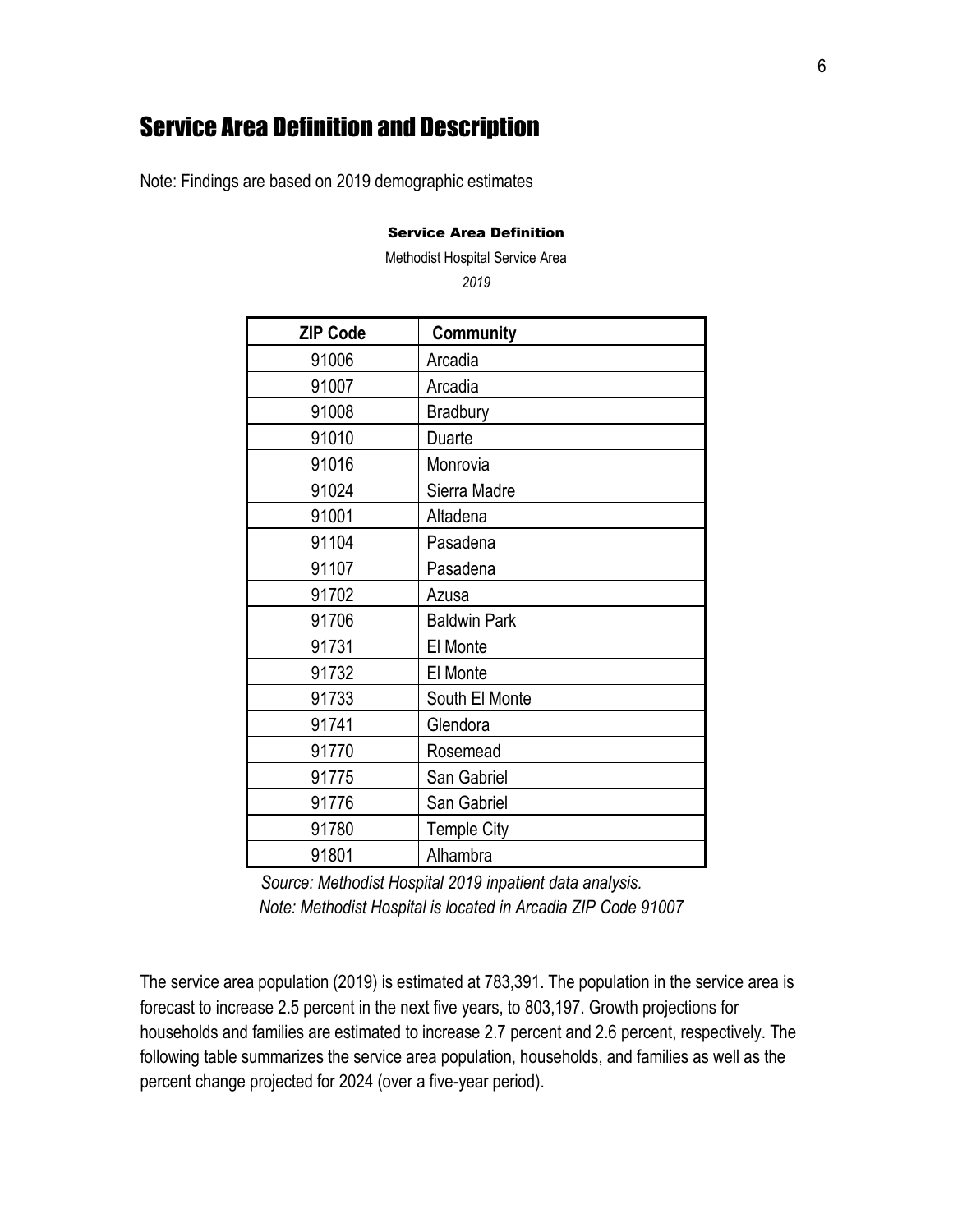#### Summary of Population, Households and Families

Methodist Hospital Service Area

*2019*

|                     | <b>Number</b> |         | <b>Percent Change</b> |
|---------------------|---------------|---------|-----------------------|
| <b>Description</b>  | 2024<br>2019  |         | From 2019 to 2024     |
| <b>Demographics</b> |               |         |                       |
| Population          | 783,391       | 803,197 | 2.5%                  |
| Households          | 239,799       | 246,228 | 2.7%                  |
| Families            | 181,375       | 186,090 | 2.6%                  |

*Source: Claritas*

To assist with providing context to the service area demographics, key statistics are compared to Los Angeles County for 2019 in the following table. Of note, in comparison to Los Angeles County, Methodist Hospital service area has a higher proportion of:

- Persons age 55 years and older
- Persons of Asian race
- Persons speaking an Asian or Pacific Island language
- Persons 16 years and older not in the labor force
- Households with 3 or more persons
- Households with children under 18 years of age
- Owner-occupied households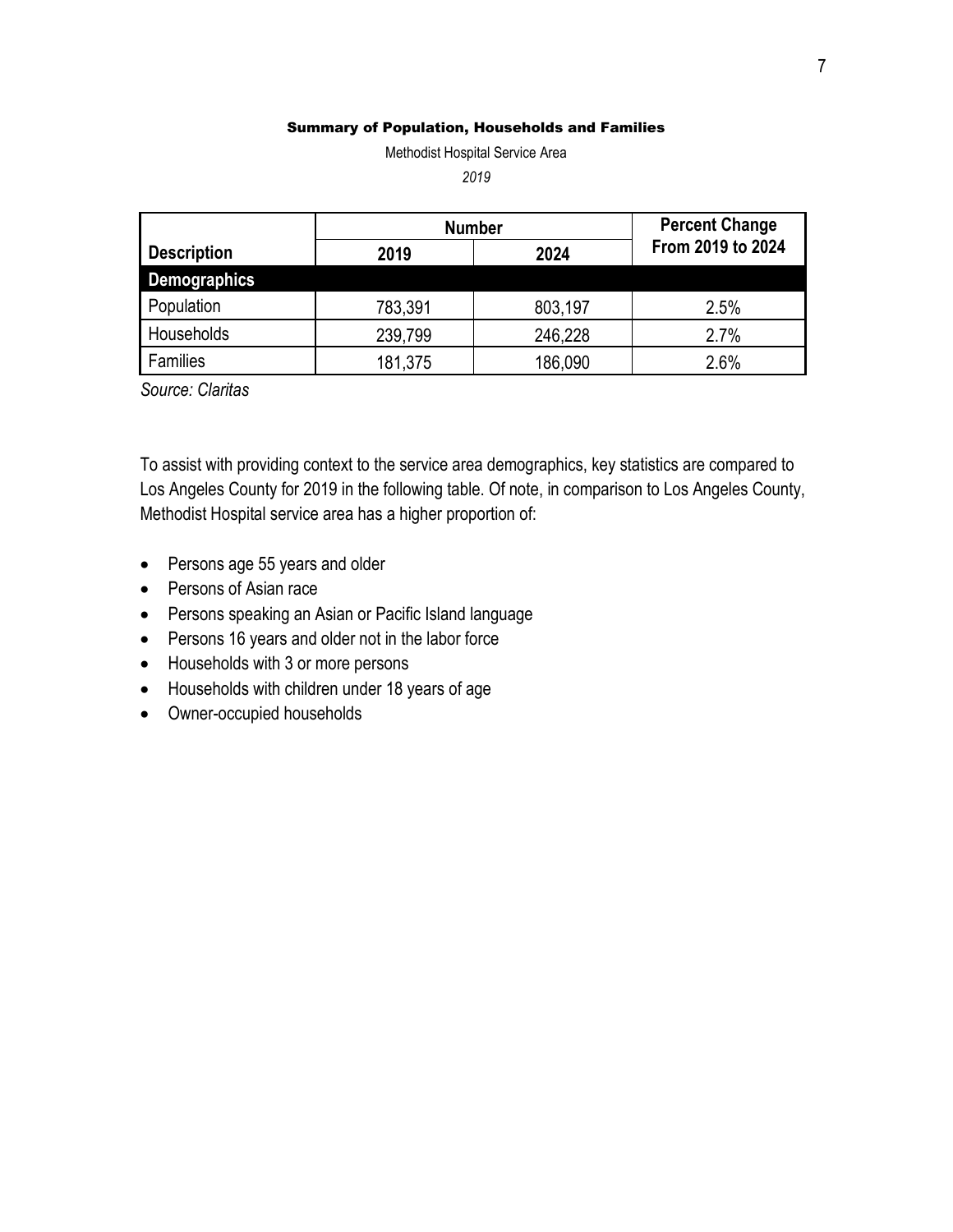#### Summary of Demographic Highlights

Methodist Hospital Service Area Compared to Los Angeles County

*2019*

|                                                      | <b>Percent</b>      |                  |  |
|------------------------------------------------------|---------------------|------------------|--|
| Indicator                                            | <b>Service Area</b> | <b>LA County</b> |  |
| 5-Year Change (2019 to 2024)                         |                     |                  |  |
| Population                                           | 2.5%                | 3.0%             |  |
| Households                                           | 2.7%                | 3.1%             |  |
| Families                                             | 2.6%                | 3.0%             |  |
| <b>Age Group</b>                                     |                     |                  |  |
| 0 to 4 Years                                         | 5.8%                | 6.1%             |  |
| 5 to 9 Years                                         | 5.9%                | 6.1%             |  |
| 10 to 14 Years                                       | 5.9%                | 6.0%             |  |
| 15 to 17 Years                                       | 3.8%                | 3.8%             |  |
| 18 to 20 Years                                       | 3.8%                | 3.9%             |  |
| 21 to 24 Years                                       | 5.2%                | 5.4%             |  |
| 25 to 34 Years                                       | 14.3%               | 15.5%            |  |
| 35 to 44 Years                                       | 13.1%               | 13.9%            |  |
| 45 to 54 Years                                       | 13.6%               | 13.4%            |  |
| 55 to 64 Years                                       | 13.0%               | 12.0%            |  |
| 65 to 74 Years                                       | 9.0%                | 8.0%             |  |
| 75 to 84 Years                                       | 4.4%                | 3.9%             |  |
| 85 Years and Older                                   | 2.1%                | 1.8%             |  |
| <b>Race/Ethnicity</b>                                |                     |                  |  |
| White                                                | 17.7%               | 25.7%            |  |
| <b>Black</b>                                         | 2.9%                | 7.8%             |  |
| American Indian/Alaskan Native                       | 0.1%                | 0.2%             |  |
| Asian                                                | 33.0%               | 14.7%            |  |
| Native Hawaiian/Pacific Islander                     | 0.1%                | 0.2%             |  |
| Hispanic                                             | 44.3%               | 48.9%            |  |
| Some Other Race                                      | 0.2%                | 0.3%             |  |
| Two or More Races                                    | 1.7%                | 2.3%             |  |
| Language Spoken at Home by Persons 5 Years and Older |                     |                  |  |
| English Only                                         | 35.0%               | 43.1%            |  |
| Spanish                                              | 33.9%               | 39.4%            |  |
| Asian or Pacific Island language                     | 28.1%               | 10.9%            |  |
| European language                                    | 2.5%                | 5.4%             |  |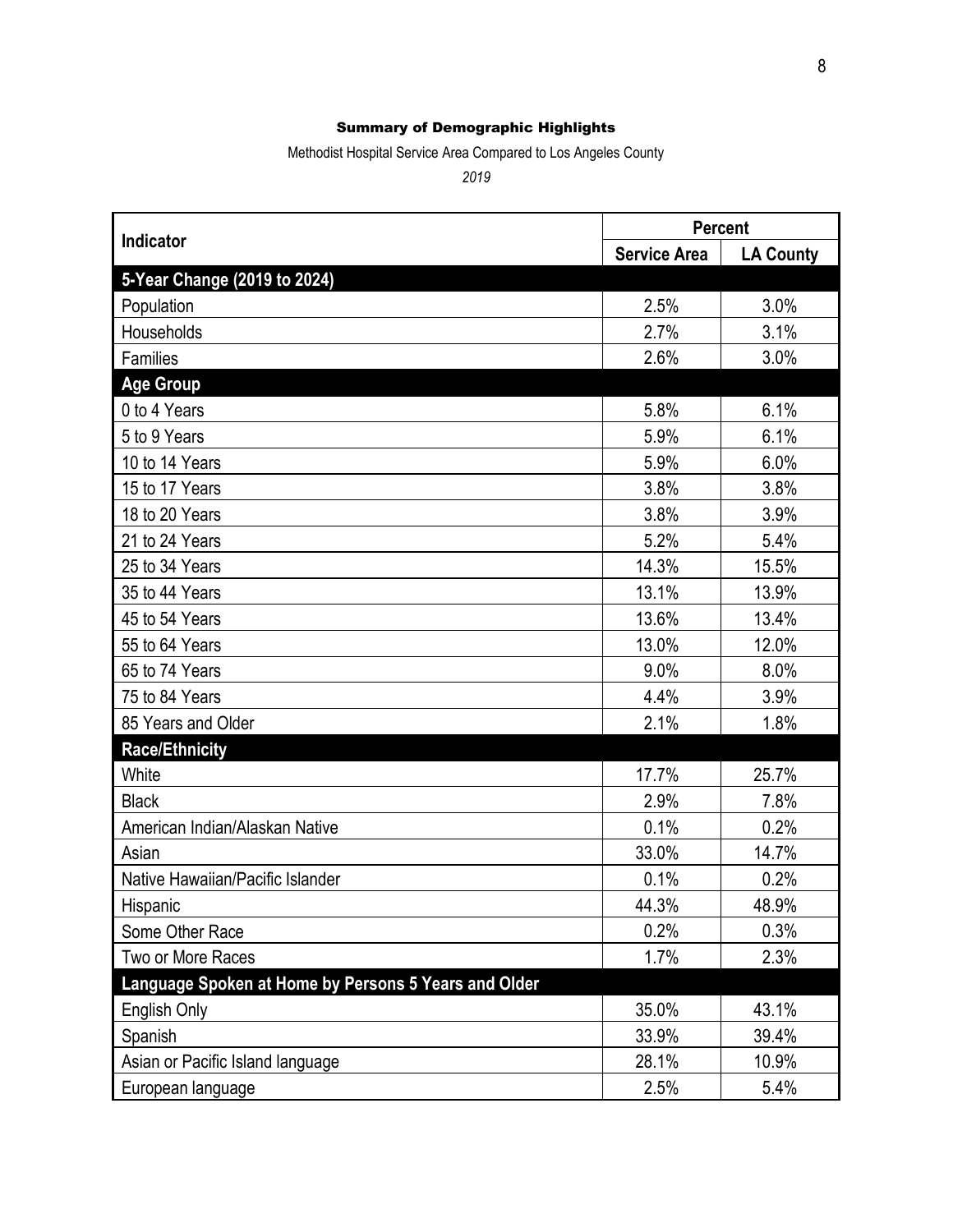|                                                          | Percent             |                  |  |  |
|----------------------------------------------------------|---------------------|------------------|--|--|
| Indicator                                                | <b>Service Area</b> | <b>LA County</b> |  |  |
| Other language                                           | 0.5%                | 1.1%             |  |  |
| <b>Employment Status of Persons 16 Years and Older</b>   |                     |                  |  |  |
| In Labor Force, Employed                                 | 58.1%               | 59.6%            |  |  |
| In Labor Force, Unemployed                               | 3.8%                | 4.5%             |  |  |
| In Armed Forces                                          | 0.0%                | 0.0%             |  |  |
| Not in Labor Force                                       | 38.1%               | 35.8%            |  |  |
| <b>Household Size</b>                                    |                     |                  |  |  |
| 1-Person                                                 | 18.7%               | 24.5%            |  |  |
| 2-Persons                                                | 25.1%               | 26.2%            |  |  |
| 3-Persons                                                | 18.1%               | 16.3%            |  |  |
| 4-Persons                                                | 16.7%               | 14.8%            |  |  |
| 5-Persons                                                | 9.9%                | 8.8%             |  |  |
| 6-Persons                                                | 5.4%                | 4.6%             |  |  |
| 7 or more Persons                                        | 6.1%                | 5.0%             |  |  |
| Households by Presence of Children Under 18 Years of Age |                     |                  |  |  |
| No Children Under 18 Years Present                       | 59.7%               | 62.4%            |  |  |
| Children Under 18 Years Present                          | 40.3%               | 37.6%            |  |  |
| <b>Household Income</b>                                  |                     |                  |  |  |
| Under \$15,000                                           | 8.5%                | 10.2%            |  |  |
| \$15,000 to \$24,999                                     | 9.1%                | 9.0%             |  |  |
| \$25,000 to \$34,999                                     | 8.1%                | 8.3%             |  |  |
| \$35,000 to \$49,999                                     | 11.5%               | 11.6%            |  |  |
| \$50,000 to \$74,999                                     | 15.9%               | 15.4%            |  |  |
| \$75,000 to \$99,999                                     | 12.1%               | 11.7%            |  |  |
| \$100,000 to \$124,999                                   | 9.5%                | 9.1%             |  |  |
| \$125,000 to \$149,999                                   | 7.0%                | 6.6%             |  |  |
| \$150,000 to \$199,999                                   | 7.6%                | 7.3%             |  |  |
| \$200,000 to \$249,999                                   | 3.9%                | 3.8%             |  |  |
| \$250,000 to \$499,999                                   | 4.4%                | 4.4%             |  |  |
| \$500,000 and over                                       | 2.1%                | 2.5%             |  |  |
| <b>Owner-Occupied and Renter-Occupied Housing Units</b>  |                     |                  |  |  |
| Owner-Occupied                                           | 55.8%               | 47.4%            |  |  |
| Renter-Occupied                                          | 44.2%               | 52.6%            |  |  |

*Source: Claritas*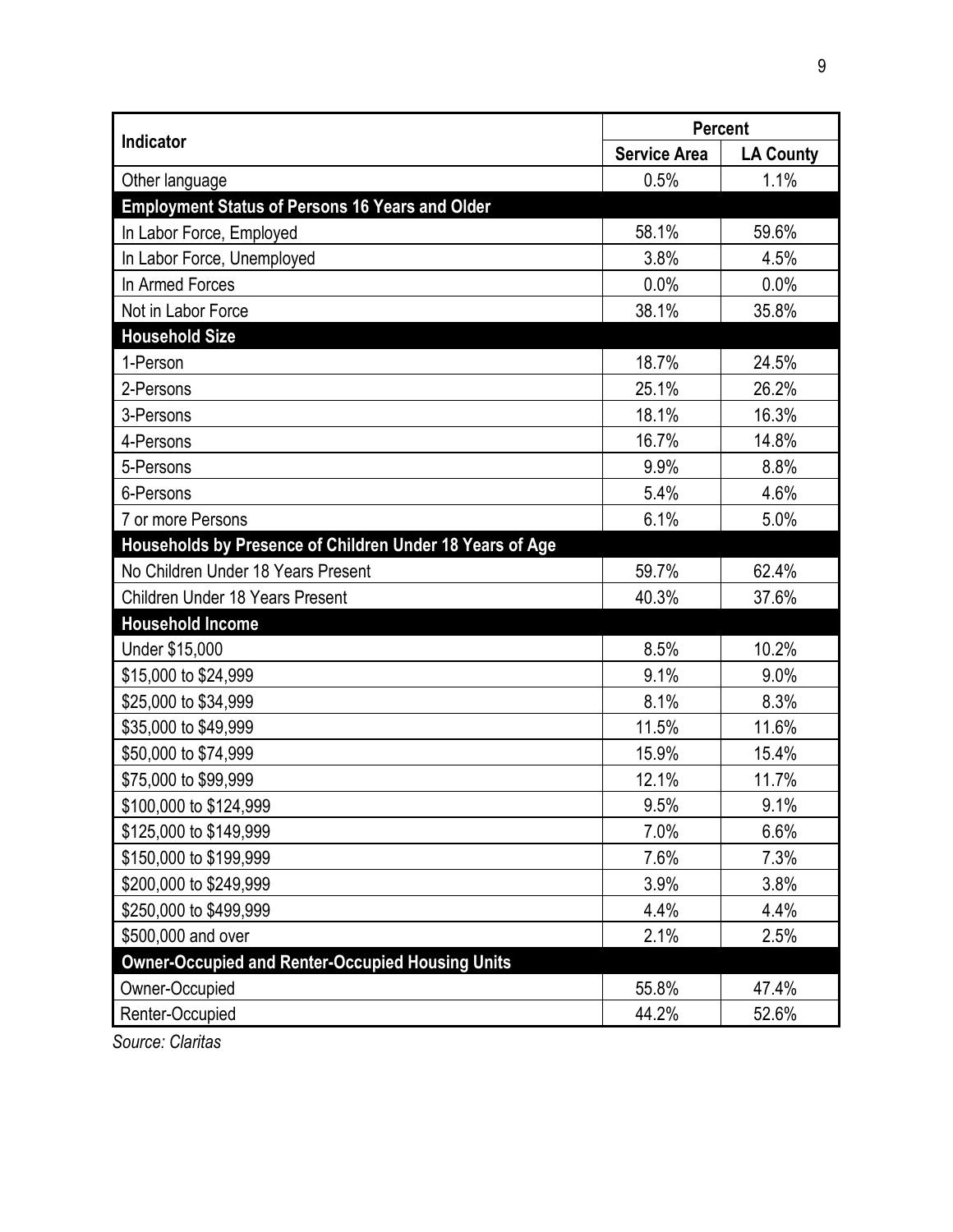# Health Access and Utilization

Note: Findings are based on the 2017 California Health Interview Survey for SPA 3

When comparing health access and utilization indicators in SPA 3 to Healthy People 2020 objectives, SPA 3 did not meet the objectives related to: medical insurance for persons under age 65 (insured all of part of the year), usual source of ongoing care, and delays in getting medical care.

#### Summary of Health Access and Utilization Indicators

SPA 3 Compared to Healthy People 2020 Objectives

*2017* 

| <b>Indicator</b>                                 | <b>Healthy People</b><br>2020 Objective | SPA <sub>3</sub><br><b>San Gabriel Valley</b> |
|--------------------------------------------------|-----------------------------------------|-----------------------------------------------|
| <b>Health Access</b>                             |                                         |                                               |
| Insured All or Part of Year<br>Age 0 to 64 Years | 100%                                    | 94%                                           |
| Usual Source of Ongoing Care<br>All Ages         | 95%                                     | 87%                                           |
| Delays in Getting Medical Care<br>All Ages       | 4.2%                                    | 9.1%                                          |

*Source: UCLA Center for Health Policy Research*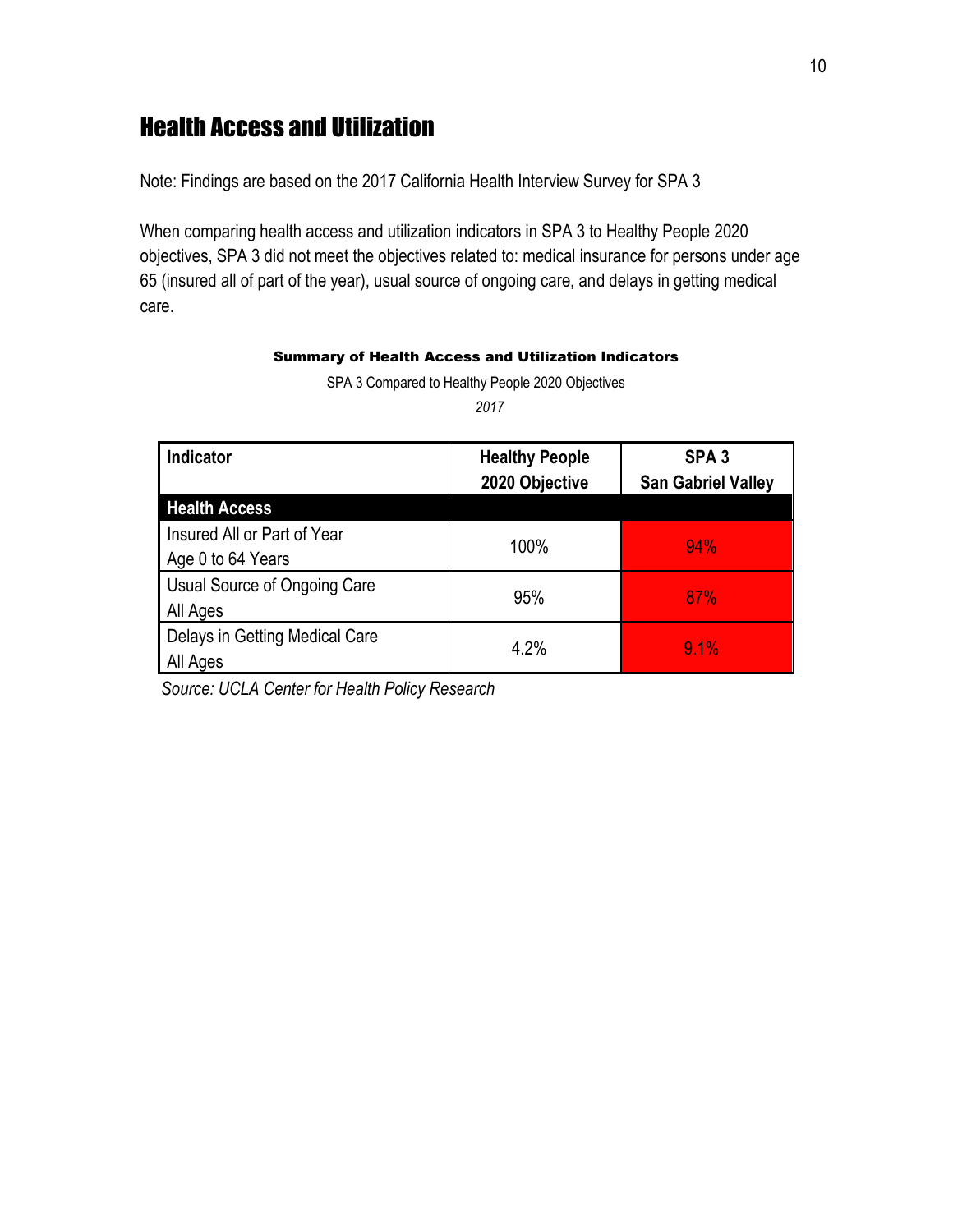# **Mortality**

Note: Findings are based on deaths among residents of the service area in 2016 and three-year averages of deaths that occurred among residents of Los Angeles County during 2015 through 2017

In 2016, there were 4,910 deaths in Methodist Hospital service area. Heart disease and cancer were the top two leading causes of death in the service area, accounting for 50 percent of all deaths. Of note, coronary heart disease is not only the leading cause of death in Methodist Hospital Service Area (2016) but was also the leading cause of premature death in Service Planning Area 3. Other leading causes of death in the service area are summarized in the table below.

#### Profile of Deaths, Ranked By Select Leading Causes of Death

Methodist Hospital Service Area *2016*

| <b>Select Leading Cause of Death</b>                | <b>Number</b> | <b>Percent</b> |
|-----------------------------------------------------|---------------|----------------|
| <b>Heart Disease</b>                                | 1,237         | 25.2%          |
| Cancer (All Types)                                  | 1,214         | 24.7%          |
| <b>Stroke</b>                                       | 291           | 5.9%           |
| Alzheimer's disease                                 | 285           | 5.8%           |
| <b>Chronic Lower Respiratory Disease</b>            | 268           | 5.5%           |
| Influenza and Pneumonia                             | 203           | 4.1%           |
| <b>Diabetes</b>                                     | 197           | 4.0%           |
| Unintentional Injuries (All Types)                  | 178           | 3.6%           |
| <b>Chronic Liver Disease and Cirrhosis</b>          | 106           | 2.2%           |
| Essential Hypertension & Hypertensive Renal Disease | 101           | 2.1%           |
| Nephritis, Nephrotic Syndrome and Nephrosis         | 70            | 1.4%           |
| Suicide                                             | 49            | 1.0%           |
| All Other                                           | 711           | 14.5%          |
| All Causes of Death                                 | 4,910         | 100.0%         |

*Source: California Department of Public Health*

When comparing age-adjusted death rates in Los Angeles County to Healthy People 2020 objectives, Los Angeles County experienced lower death rates in all leading causes of death than the stated target rates, with the exceptions of homicide and chronic liver disease and cirrhosis.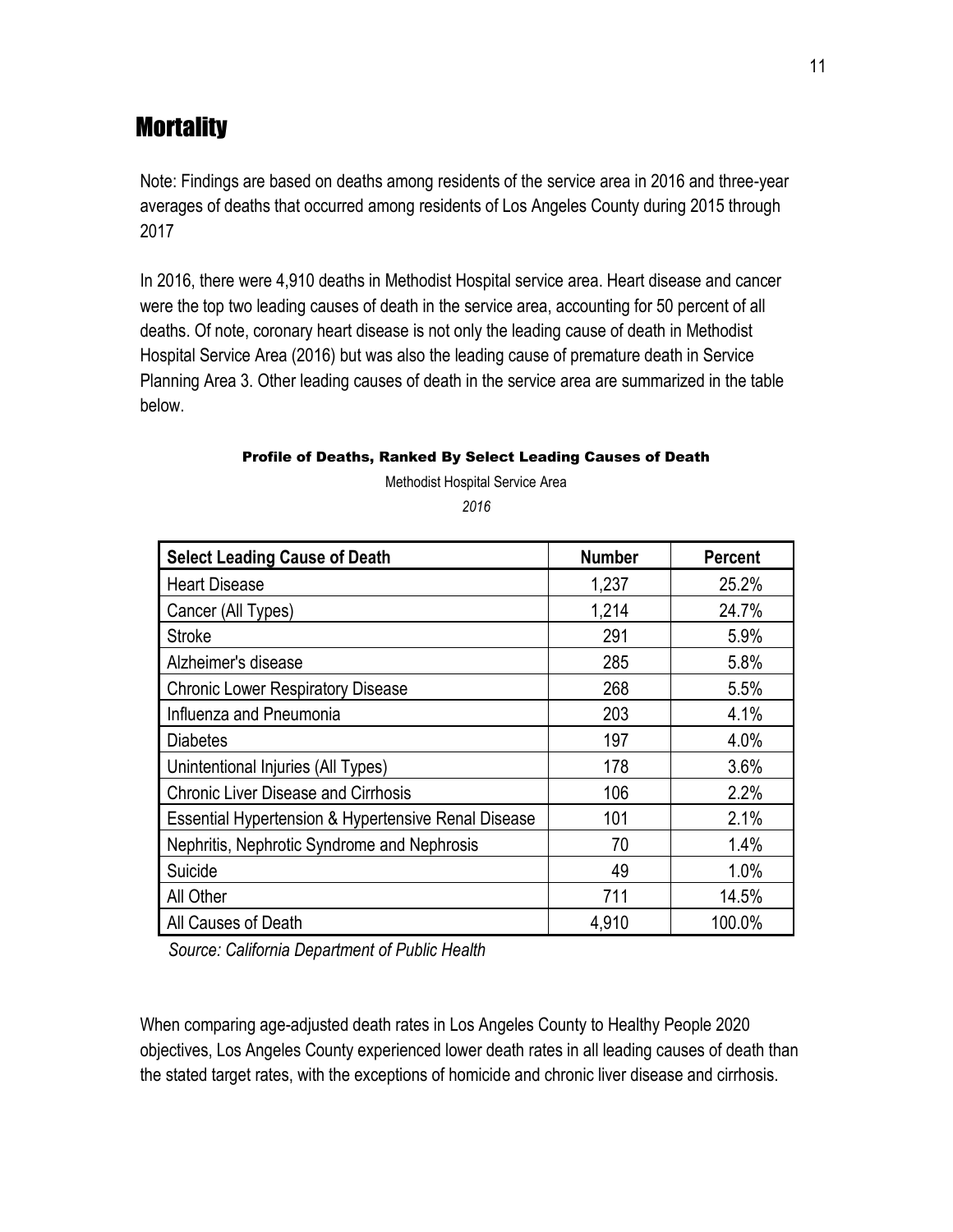#### Summary of Age-Adjusted Death Rates by Cause of Death

Los Angeles County Compared to Healthy People 2020 Objectives *Three-Year Average (2015 to 2017)*

| Indicator                                  | <b>Healthy People</b><br>2020 Objective | <b>Los Angeles</b><br>County |
|--------------------------------------------|-----------------------------------------|------------------------------|
| <b>Health Status</b>                       |                                         |                              |
| <b>Coronary Heart Disease</b>              | 103.4                                   | 101.7                        |
| <b>Stroke</b>                              | 34.8                                    | 34.0                         |
| Cancer (All Sites)                         | 161.4                                   | 132.8                        |
| Lung                                       | 45.5                                    | 24.8                         |
| Colorectal                                 | 14.5                                    | 13.1                         |
| Prostate                                   | 21.8                                    | 19.2                         |
| <b>Female Breast</b>                       | 20.7                                    | 18.5                         |
| <b>Chronic Pulmonary Diseases</b>          | None                                    | 28.2                         |
| Influenza/Pneumonia                        | None                                    | 18.7                         |
| <b>Diabetes</b>                            | N/A                                     | 22.9                         |
| Unintentional Injuries (All Types)         | 36.4                                    | 23.7                         |
| <b>Motor Vehicle Accidents</b>             | 12.4                                    | 7.9                          |
| Homicide                                   | 5.5                                     | 6.1                          |
| Alzheimer's disease                        | None                                    | 35.6                         |
| Suicide                                    | 10.2                                    | 8.0                          |
| <b>Chronic Liver Disease and Cirrhosis</b> | 8.2                                     | 13.2                         |

*Notes:* 

*Rates are per 100,000 persons and are standardized to the 2000 U.S. Standard Million population Healthy People 2020 Chronic pulmonary disease death rate is for the population age 45 years and older; data for the entire population is not comparable*

*Healthy People 2020 objective is based on both underlying and contributing cause of death which requires use of multiple cause of death files; California's data exclude multiple/contributing causes of death* 

*Source: California Department of Public Health*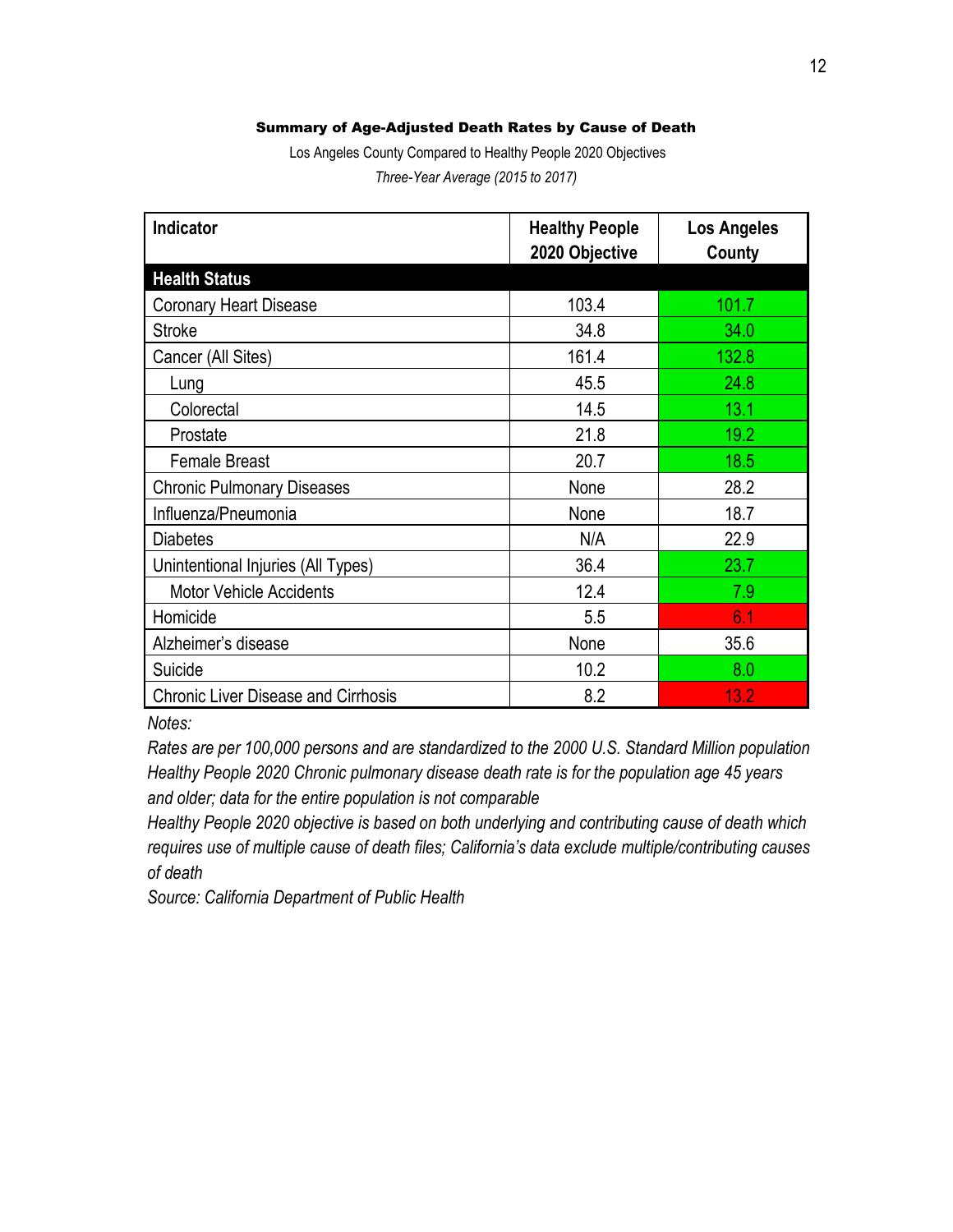# Maternal and Infant Health

Note: Findings are based on live births that occurred in Methodist Hospital service area during 2015 to 2017, three-year averages of pregnancy and birth outcomes that occurred among residents of Los Angeles County during 2015 to 2017, and three-year averages of infant mortality during 2014 to 2016

On average, there were 9,352 live births a year in Methodist Hospital's service area during the three-year period from 2015 through 2017.

| Year               | Number of<br><b>Births</b> |
|--------------------|----------------------------|
| 2015               | 9,563                      |
| 2016               | 9,506                      |
| 2017               | 8,986                      |
| Three-Year Average | 9,352                      |

Number of Live Births Methodist Hospital Service Area

*Thee-Year Average (2015 to 2017)*

*Source: California Department of Public Health*

When comparing maternal and infant health indicators in Los Angeles County to Healthy People 2020 objectives, Los Angeles County met all of the objectives.

#### Summary of Maternal and Infant Health Indicators

Los Angeles County Compared to Healthy People 2020 Objectives *Three-Year Averages (2015 to 2017) and (2014 to 2016)*

|                                 | <b>Healthy People</b><br>2020 Objective | <b>Los Angeles</b><br>County |
|---------------------------------|-----------------------------------------|------------------------------|
| <b>Pregnancy/Birth Outcomes</b> |                                         |                              |
| <b>Early Prenatal Care</b>      | 77.9%                                   | 84.8%                        |
| Low Birth Weight Infants        | 7.8%                                    | 7.2%                         |
| Infant Outcomes (2014 to 2016)  |                                         |                              |
| <b>Infant Mortality</b>         | 6.0                                     | 4.3                          |

*Source: California Department of Public Health*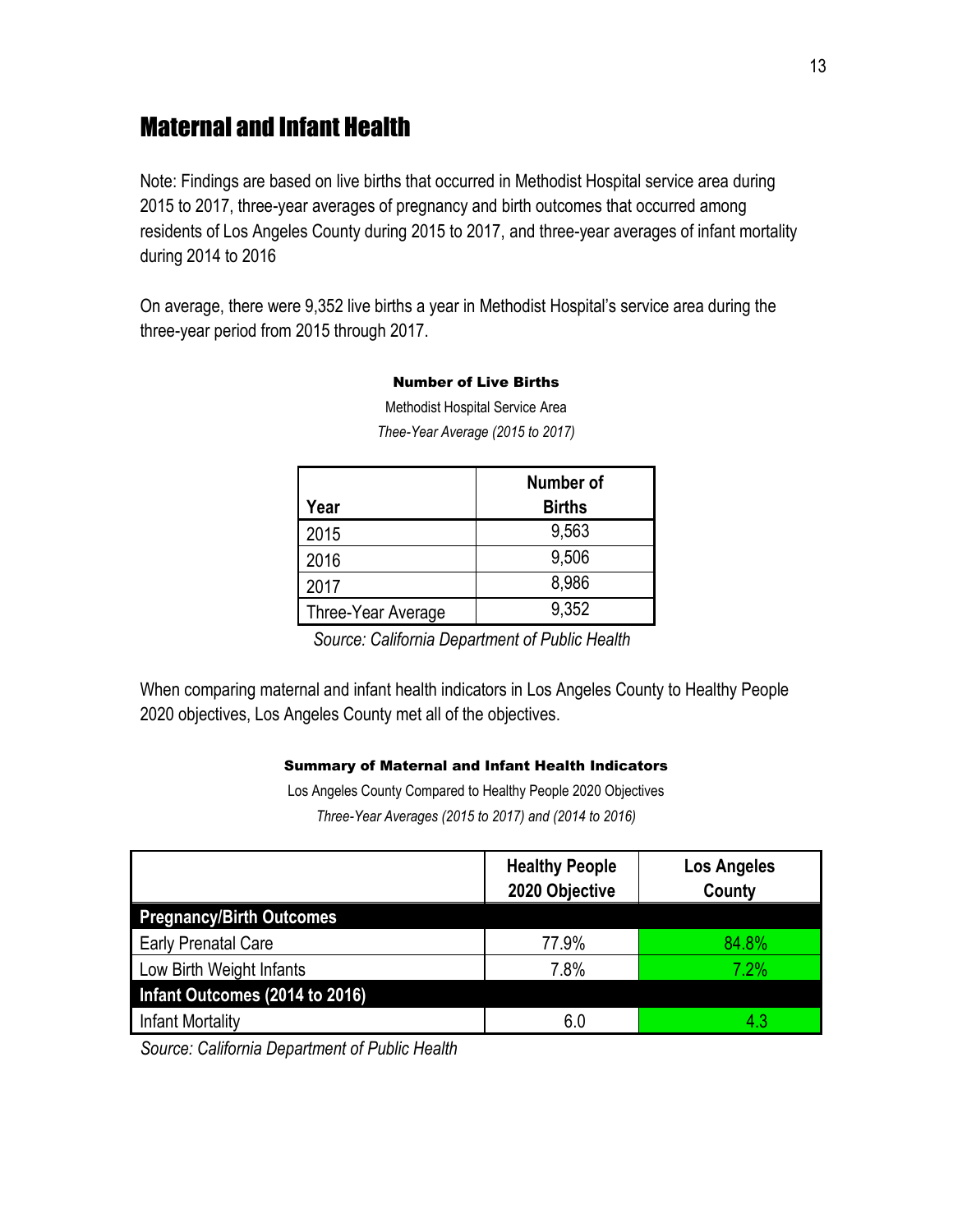# Adult Health

Note: Findings are based on 2017 California Health Interview Survey for SPA 3

When comparing adult health indicators in SPA 3 to Healthy People 2020 objectives, though SPA 3 did not meet the health access objectives related to medical insurance (insured all or part of the year) and usual source of ongoing care, SPA 3 did meet the objectives for all stated targets regarding health behaviors.

#### Summary of Adult Health Indicators

SPA 3 Compared to Healthy People 2020 Objectives

*2017*

| <b>Indicator</b>                   | <b>Healthy People</b><br>2020 Objective | SPA <sub>3</sub><br><b>San Gabriel Valley</b> |
|------------------------------------|-----------------------------------------|-----------------------------------------------|
| <b>Health Access</b>               |                                         |                                               |
| Insured All or Part of Year        | 100%                                    | 91%                                           |
| Usual Source of Ongoing Care       | 89.4%                                   | 83.3%                                         |
| <b>Health Behaviors</b>            |                                         |                                               |
| <b>Healthy Weight</b>              | 33.9%                                   | 42.9%                                         |
| Obese                              | 30.5%                                   | 22.3%                                         |
| Diagnosed with High Blood Pressure | 26.9%                                   | 21.7%                                         |
| <b>Currently Smoke Cigarettes</b>  | 12.0%                                   | 9.3%                                          |

*Source: UCLA Center for Health Policy Research*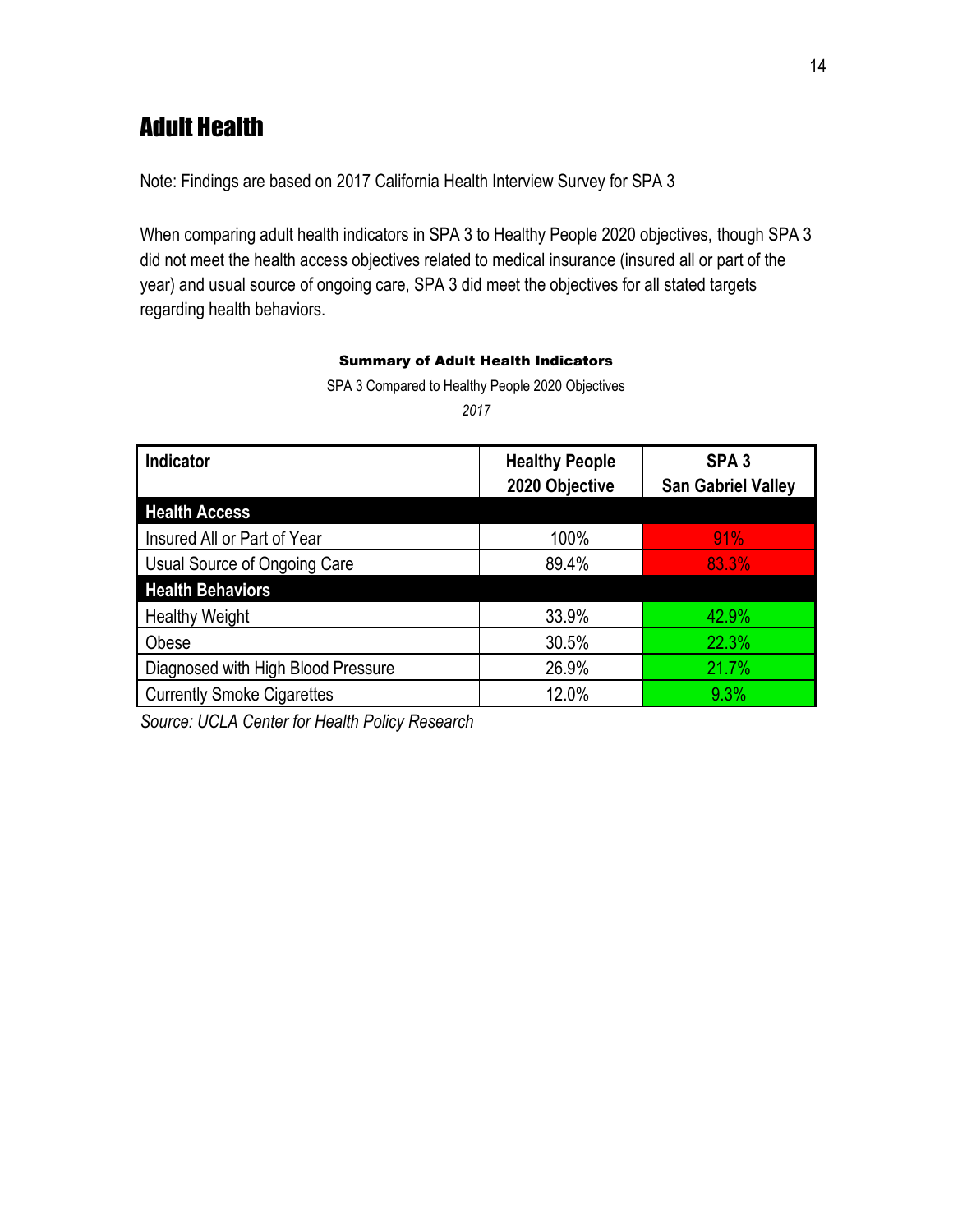# Senior Health

Note: Findings are based on 2017 and 2016 California Health Interview Survey for SPA 3

When comparing senior health indicators in SPA 3 to Healthy People 2020 objectives, SPA 3 did not meet the objectives related to flu shot received in past year, healthy weight, and diagnosed with high blood pressure.

#### Summary of Senior Health Indicators

SPA 3 Compared to Healthy People 2020 Objectives *2017 and 2016*

| Indicator                          | <b>Healthy People</b><br>2020 Objective | SPA <sub>3</sub><br><b>San Gabriel Valley</b> |
|------------------------------------|-----------------------------------------|-----------------------------------------------|
| Health Access (2016)               |                                         |                                               |
| Flu Shot in Past Year              | 90%                                     | <b>67%</b>                                    |
| <b>Health Behaviors</b>            |                                         |                                               |
| <b>Healthy Weight</b>              | 33.9%                                   | 35.8%                                         |
| Diagnosed with High Blood Pressure | 26.9%                                   | 67.9%                                         |

*Source: UCLA Center for Health Policy Research*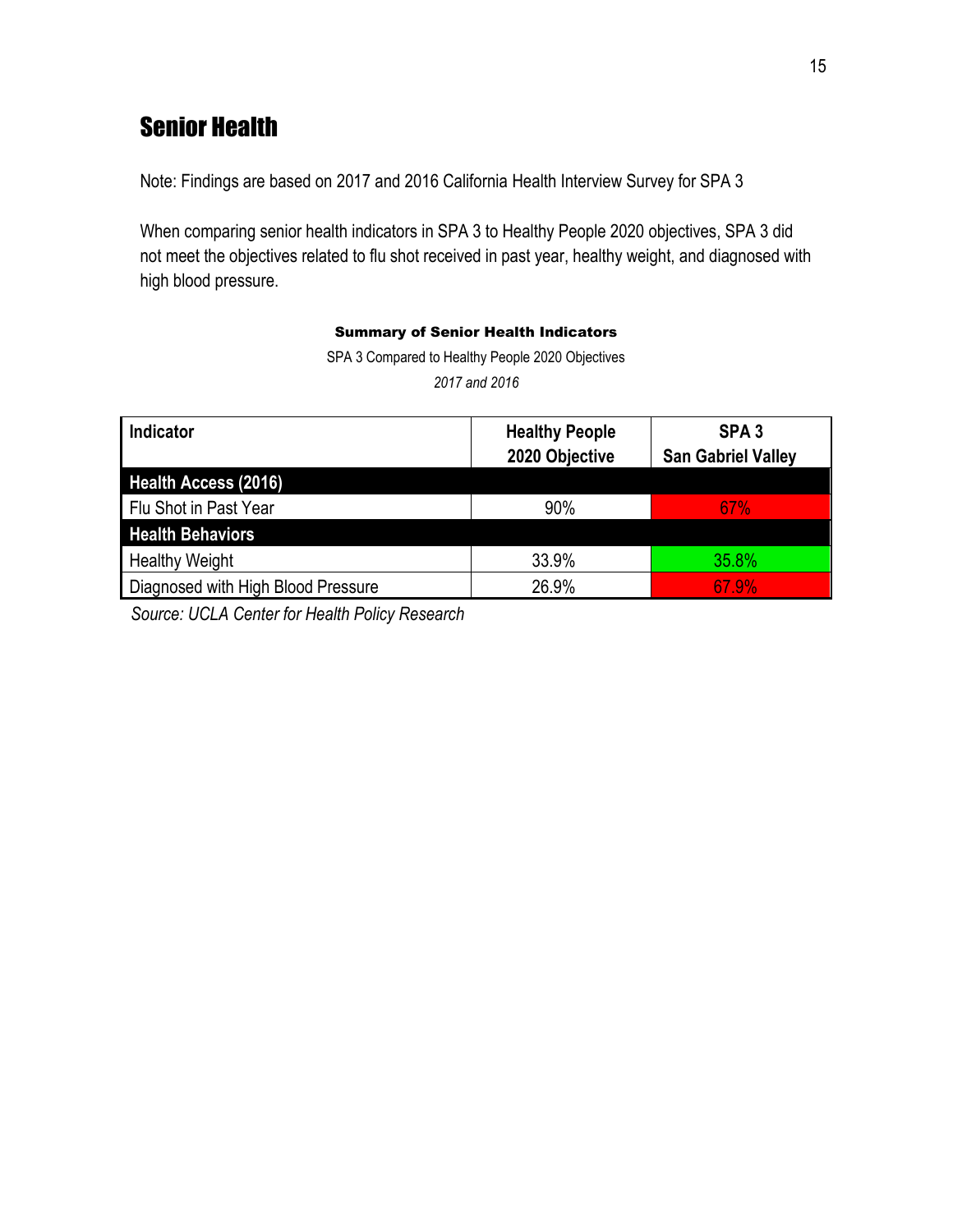# Community Consultation

Note: Findings are based on surveys and interviews with community leaders and representatives of public organizations in the San Gabriel Valley conducted over a five-week period beginning in mid-September 2019.

Several of those interviewed complimented Methodist Hospital on its efforts to provide healthcare services to the community, commenting that "the Hospital is doing a lot now" and "doing a great job with community outreach and cancer awareness programs" through efforts such as participation in health fairs and partnerships with area community and senior centers.

The following were identified as the community's top health issues (based on frequency of overall mention):

- Access to health services and continuity of care
	- o Lack of health insurance and cost of care
	- $\circ$  Insurance plans accepted by providers
	- $\circ$  Cost and timeliness of obtaining services and medications
	- $\circ$  Use of 911 and hospital emergency rooms
	- o Difficulties receiving ongoing care due to lack of transportation, language barriers, costs of services and medications, and long wait times
	- $\circ$  Difficulties navigating the healthcare system
	- $\circ$  Lack of awareness of availability of needed health services
	- $\circ$  Shortage of specialty physicians
- Health conditions and disability

Many of those interviewed identified the importance of health awareness, education, disease prevention, and medications management. In addition, several of those interviewed during the community consultation highlighted challenges related to age (older adults), gender, race/ethnicity, and cultural and generational differences in managing health conditions and disabilities. The following health conditions were specifically identified as particularly prevalent across the community:

- o Diabetes
- o High blood pressure
- o Heart disease and stroke
- o Cancer
- $\circ$  Mental health and dementia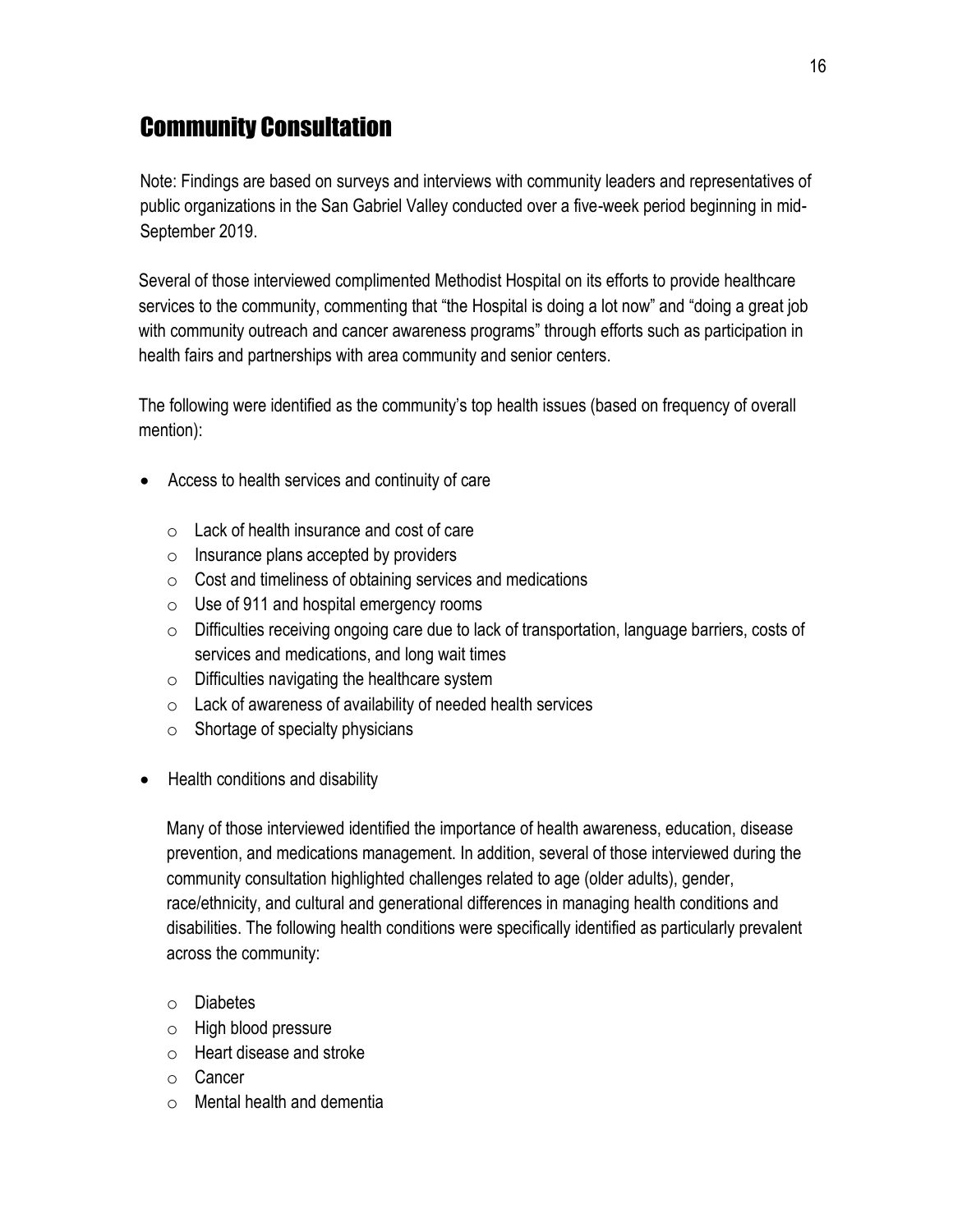$\circ$  Influenza and pneumonia (seasonal emphasis)

According to many of those interviewed, persons of all ages across the greater San Gabriel Valley, regardless of income or racial/ethnic and cultural backgrounds are affected by these health issues.

Specific demographic sectors most affected and identified by the interviewees:

- Lower socioeconomic status
- Lower educational attainment
- Chinese immigrant families with limited English proficiency
- Spanish-speaking persons
- Racial and ethnic minorities Asians, Latinos, and African Americans

Participants in the community consultation identified specific actions that could be undertaken to address health issues, including:

### *Access to Health Services and Continuity of Care*

- Financial assistance (including reduced costs)
- Reduced paperwork and duplication
- More effective and efficient coordination of community resources for vulnerable communities
- Reduce defensive medicine that is practiced in response to medical liability issues
- Use of health navigators
- Improve access to care e.g., transportation and language services
- Public education on topics such as financial assistance and insurance copayments/deductibles

### *Health Conditions and Disability*

- Additional partnering of healthcare organizations with community organizations to bring needed programs and services to community places
- Identify and address root causes of health conditions and disability
- Promote awareness of healthy lifestyles, including staying physically active, eating properly, flu shots, stress management, and when to go to the doctor
- Provide communication on when and what cancer sites to be screened for
- Increase awareness of supplemental food programs for school-age children
- Reach out to underserved geographic areas in the San Gabriel Valley
- More information, education, health fairs, and events in Chinese (e.g., speaking engagements, seminars, workshops, health newsletters, and websites)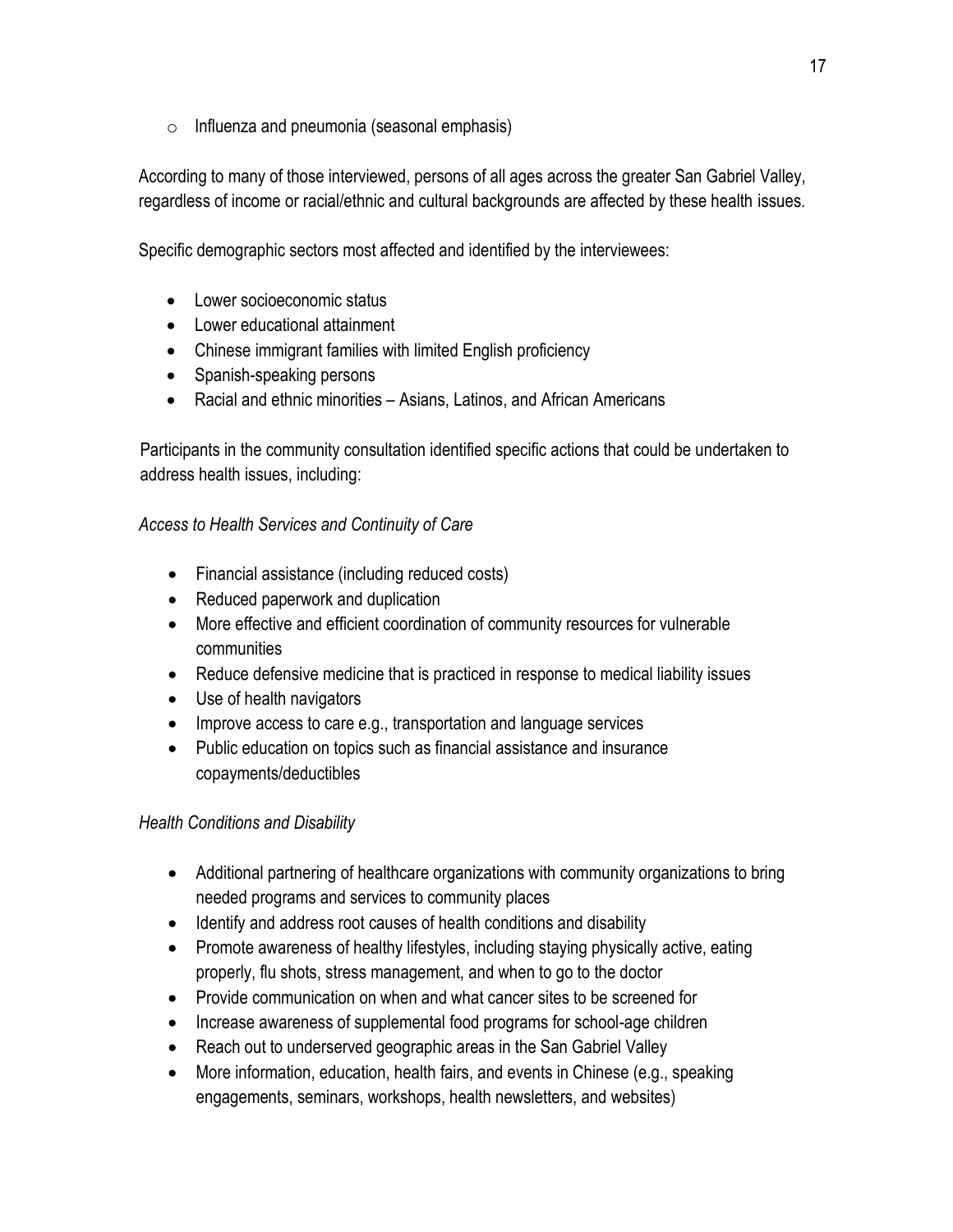- Outreach and materials that are culturally sensitive to the Asian community
- Additional community outreach to PTAs, work places, and churches/temples
- Conduct more activities consistent with healthcare awareness calendar
- More opportunities in the community to check blood pressure
- Additional psychosocial support for cancer patients, families, and caregivers
- Provide mental health services that address prevention, healing, and stress management

Participants in the community consultation offered the following suggestions for collaborative roles or actions for Methodist Hospital:

- Recruit more staff, liaisons, and volunteers that speak Mandarin
- Offer assistance with health insurance plan signups
- Increase outreach to women
- Offer comprehensive women's health services to include physical, mental, dental, and preventive care (e.g., mammograms, osteoporosis, pap smears)
- Continue outreach to senior centers to address health conditions and disability
- Partner more with government, non-profits, and community organizations
- Increase efforts to identify individuals with high blood pressure
- Offer diabetes clinics
- Provide education and awareness programs to prepare patients for physician visits, use of emergency rooms, and paramedics (911)
- Better electronic communication with other healthcare entities to reduce unnecessary efforts
- Offer telemedicine services
- Provide in-home post hospital follow-up services (by nurse practitioners and physician assistants)

### *Specific to Cancer:*

- Transportation services
- Resources in various languages
- Interpreters
- Patient navigators, nurses, MDs, and social workers to address full spectrum of care
- Education and awareness programs for various cancer sites, such as breast, colorectal, gynecological
- Low cost or free cancer screenings for a limited number of people (such as first 100 people)
- Cancer Resource Center to provide information about financial assistance programs and foundations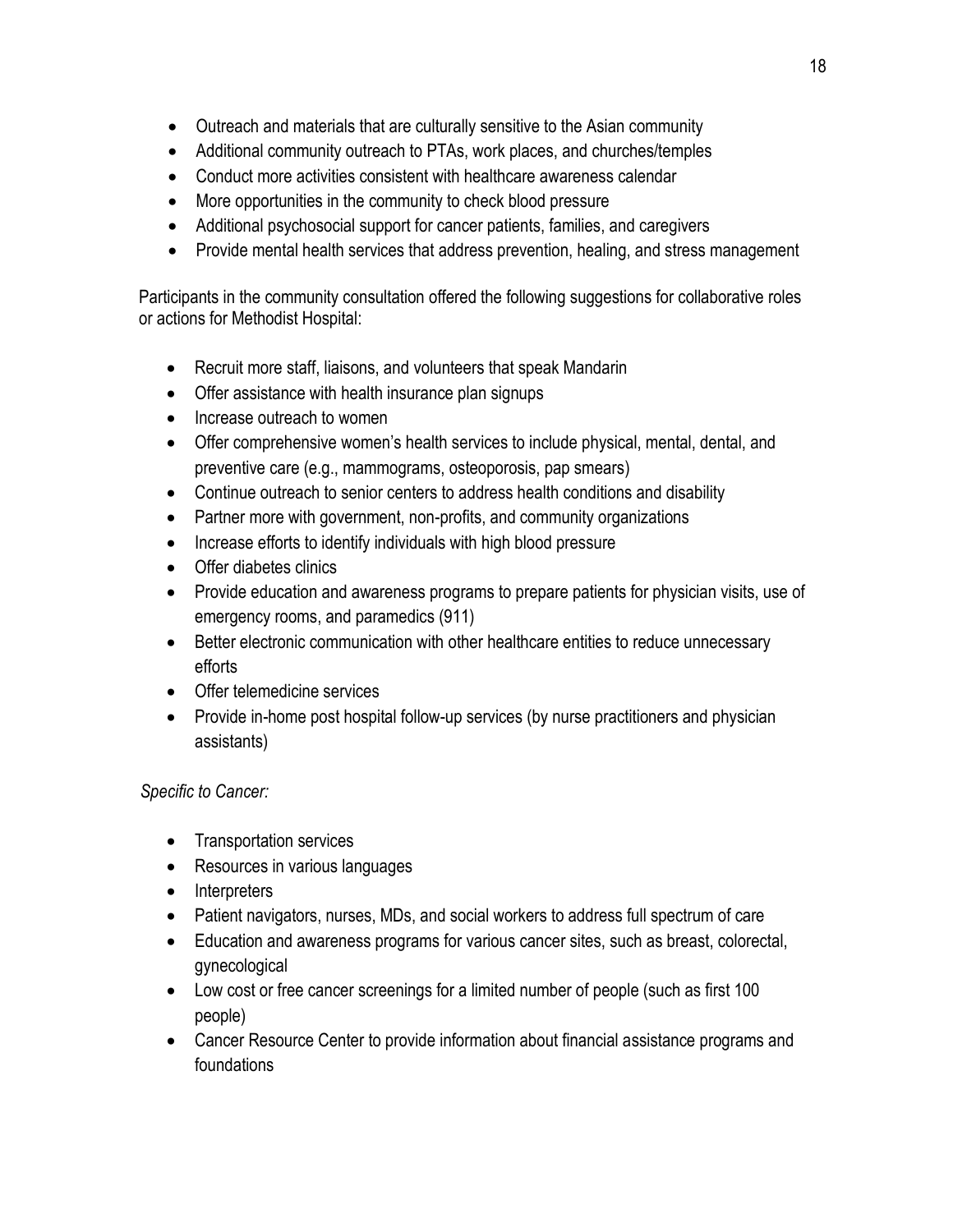# Process and Criteria Used

In preparing its 2019 Community Health Needs Assessment, Methodist Hospital combined quantitative data about service area demographics, availability of health insurance, access to and utilization of key services, health status, and health behaviors with qualitative data, including opinions from community leaders regarding important health issues.

The following criteria were used to identify and prioritize significant health needs in the community:

- Healthy People 2020 metrics
- Number of persons affected
- Identification and/or validation as an important health issue by community leaders
- Identified by community organizations as an opportunity to work collaboratively to address health issue

# Significant Priority Health Needs Identified

- Access to health services and continuity of care
- Disease prevention and health promotion

# Health Facilities and Other Resources

The following health facilities and other resources are located in the ZIP codes of Methodist Hospital's service area:

- 12 open hospitals (ten general acute care hospitals and two acute psychiatric hospitals)
- 29 licensed free and community clinics
- 2 licensed rehabilitation centers (specialty clinics)
- 12 senior centers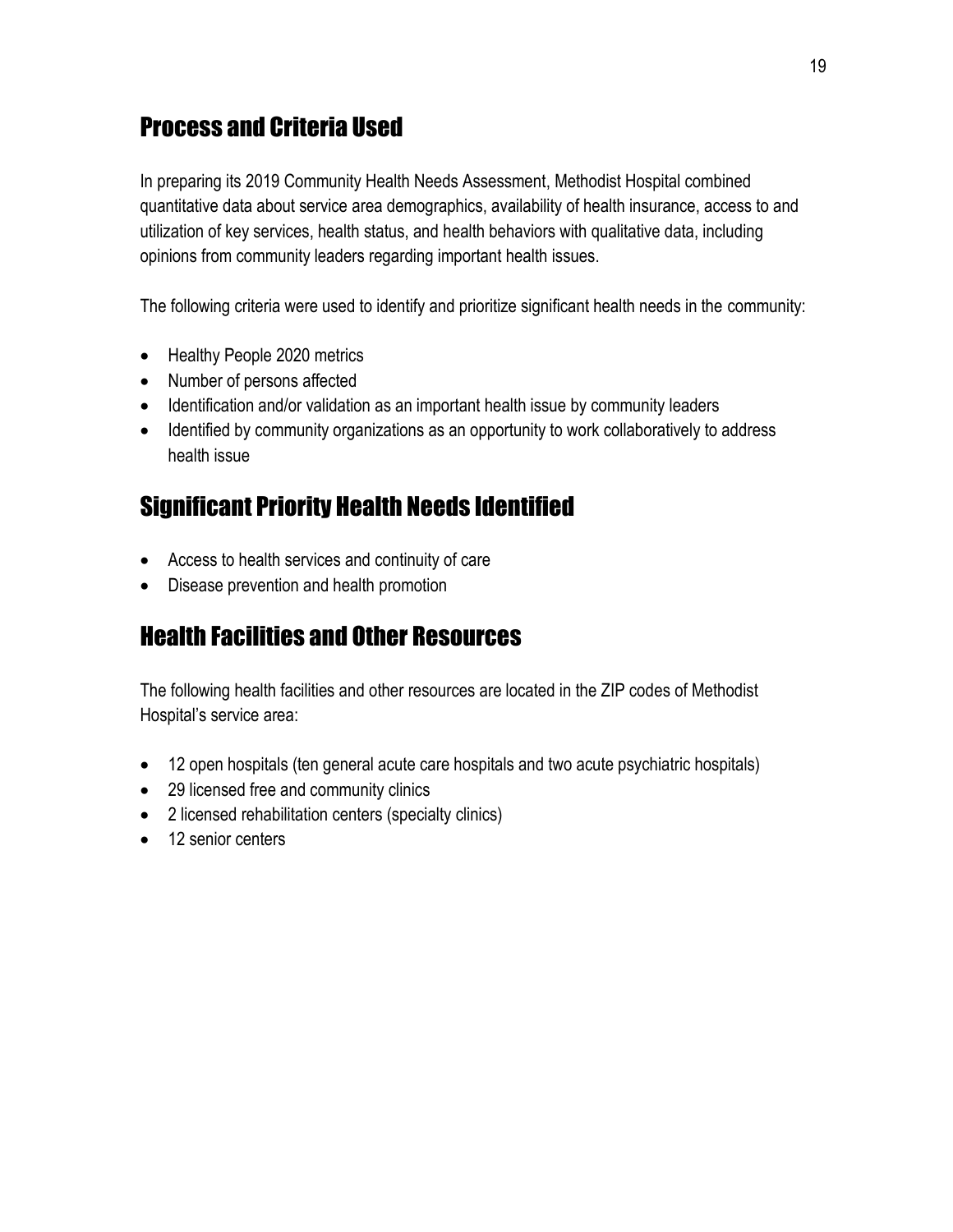## Section 4: Community Benefits Planning Process and Objectives

Following completion of its 2019 Community Health Needs Assessment, Methodist Hospital continued to implement programs and services in response to identified community health needs, in context with the hospital's mission and expertise.<sup>2</sup>

A Senior Vice President oversees the hospital's Community Benefits Plan as well as community outreach programs and services. A manager of community outreach, a community outreach coordinator, a community outreach dietitian, and the director of marketing are actively responsible for the planning, coordination, staffing, marketing, and evaluation of many community outreach programs and services, in conjunction with other departments such as cardiology, spiritual care, and maternity services. Prior to submittal of the community benefits plan to the Department of Health Care Access and Information (HCAI), this Community Benefits Plan was reviewed and approved by Methodist Hospital senior management.

To prepare this community benefits plan, the hospital distributed community activity forms and logs to staff in a variety of hospital departments. These activity forms are to record information regarding the event/project, date of event, location of event, name of the event coordinator, department, cost center, services provided, and number served. In addition, the hospital's Finance Dept. provided information on public insurance program reimbursement shortfalls, charity care, average hourly rate, as well as certain cost center and department-specific data. The following departments provided information and/or completed community activity reports: Finance, Community Outreach, Marketing and Communication, Cardiology, Bariatrics, Maternal Child Health, Health Ministries, and Pastoral Care.

During Fiscal Year 2021, Methodist Hospital pursued the following objectives in its community benefits plan:

1. To continue to increase access to health care services for the community.

 $\overline{a}$ 

2. To continue to provide health education, support, and screening services for the public based on important health conditions, such as diabetes, heart disease, cancer, and COVID-19.

<sup>2</sup> Methodist Hospital completed its 2019 Community Health Needs Assessment (CHNA) and associated Implementation Plans for 2020, 2012, and 2022. These documents are available on the hospital's website: https://www.methodisthospital.org.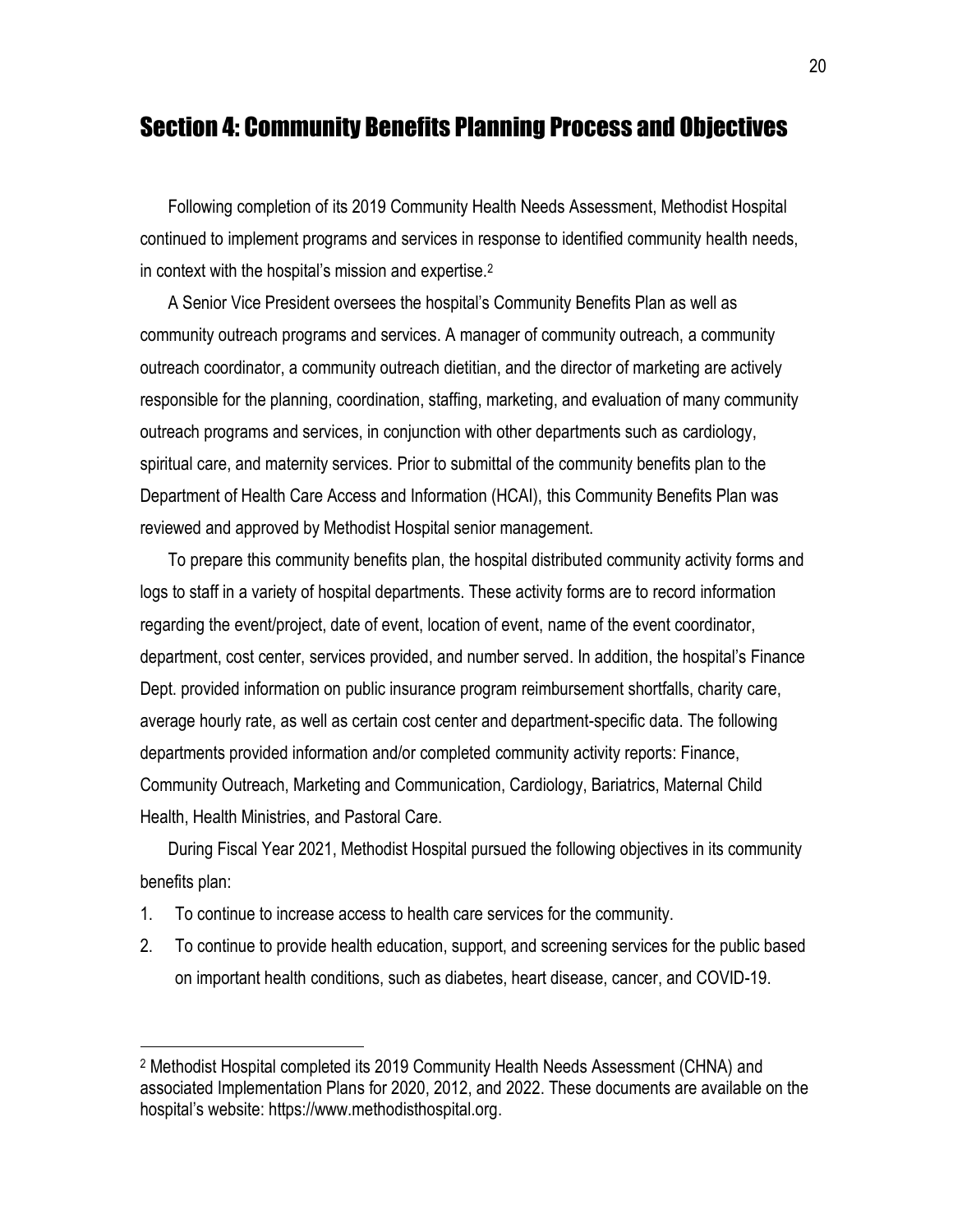On an annual basis, Methodist Hospital will monitor and report measures of plan progress. See **Section 5**: Community Benefits Plan Update for a description of programs and services provided by the hospital in support of each of these objectives.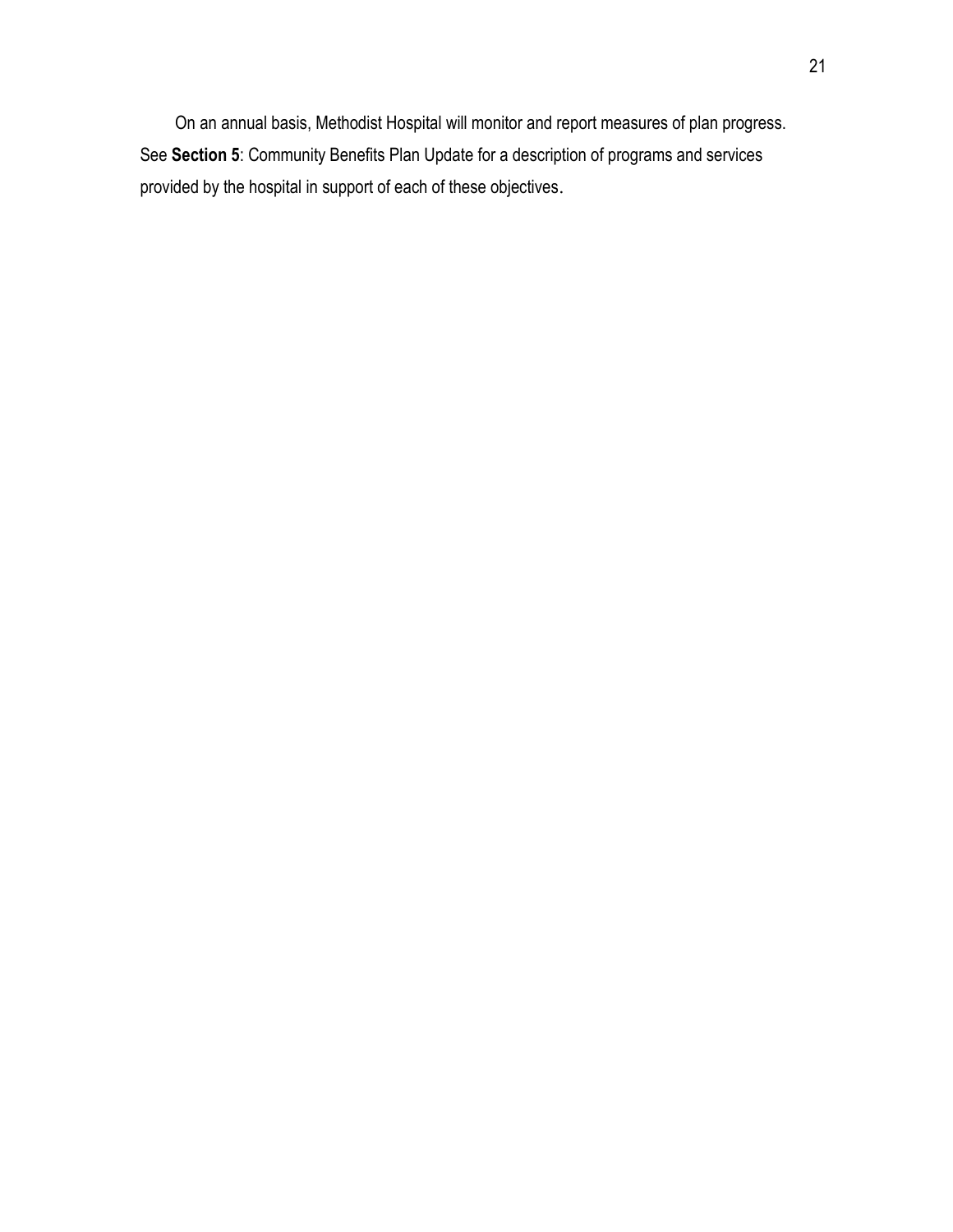# Section 5: Community Benefits Plan Update

This section includes a description of programs and services provided by Methodist Hospital, as well as measurements of key outcomes accomplished in Fiscal Year 2021. Programs and services are organized in response to the two priority health needs identified in **Section 4**.

# Access to Health Care Services

Methodist Hospital community benefit services include: operating a 26-bed EDAP-certified emergency department 24-hours a day (41,222 visits in 2021), providing charity care for patients without the ability to pay for necessary treatment (1,927 patients served), absorbing the unpaid costs of care for patients with Medi-Cal (17,506 patients served), and absorbing the unpaid costs of care for patients with Medicare (25,140 patients served). Given the importance of providing expert health care for our community, Methodist Hospital also operated several essential hospital services at a financial loss, including: Maternal Child Health program and specialized oncology services.

To assist area residents with finding physicians, Methodist Hospital continues to offer a free Physician Referral Line. Consumers may telephone 888-388-2838 to speak directly with a dedicated physician referral center representative (725 callers referred in Fiscal Year 2021) or search for a physician on the hospital web site (8,448 online referrals). Physician referrals are fulfilled based on desired physician specialty, location, gender, language, or office hours; and/or accepted insurance (including Medi-Cal and senior health insurance plans). In addition, to assist Chinese-speaking community members, Methodist Hospital offered a dedicated Chinese Hot Line where callers can obtain physician referrals, information about hospital services, information regarding virtual maternity tours and classes (such as date/time and how to register), and information about community events, such as screenings and informational lectures, and COVID-19 hospital guidelines and visitation policy, vaccinations, and testing policy. The hospital's Chinese language hot line served approximately 500 callers in Fiscal Year 2021.

Methodist Hospital's Health Ministries (Parish Nurse) program develops and supports holistic health programs in faith communities. Now in its 25<sup>th</sup> year, Methodist Hospital provides free education and training, information and resources in the areas of wellness promotion and disease prevention, plus flu shots to improve the health of our community. In Fiscal Year 2021, Methodist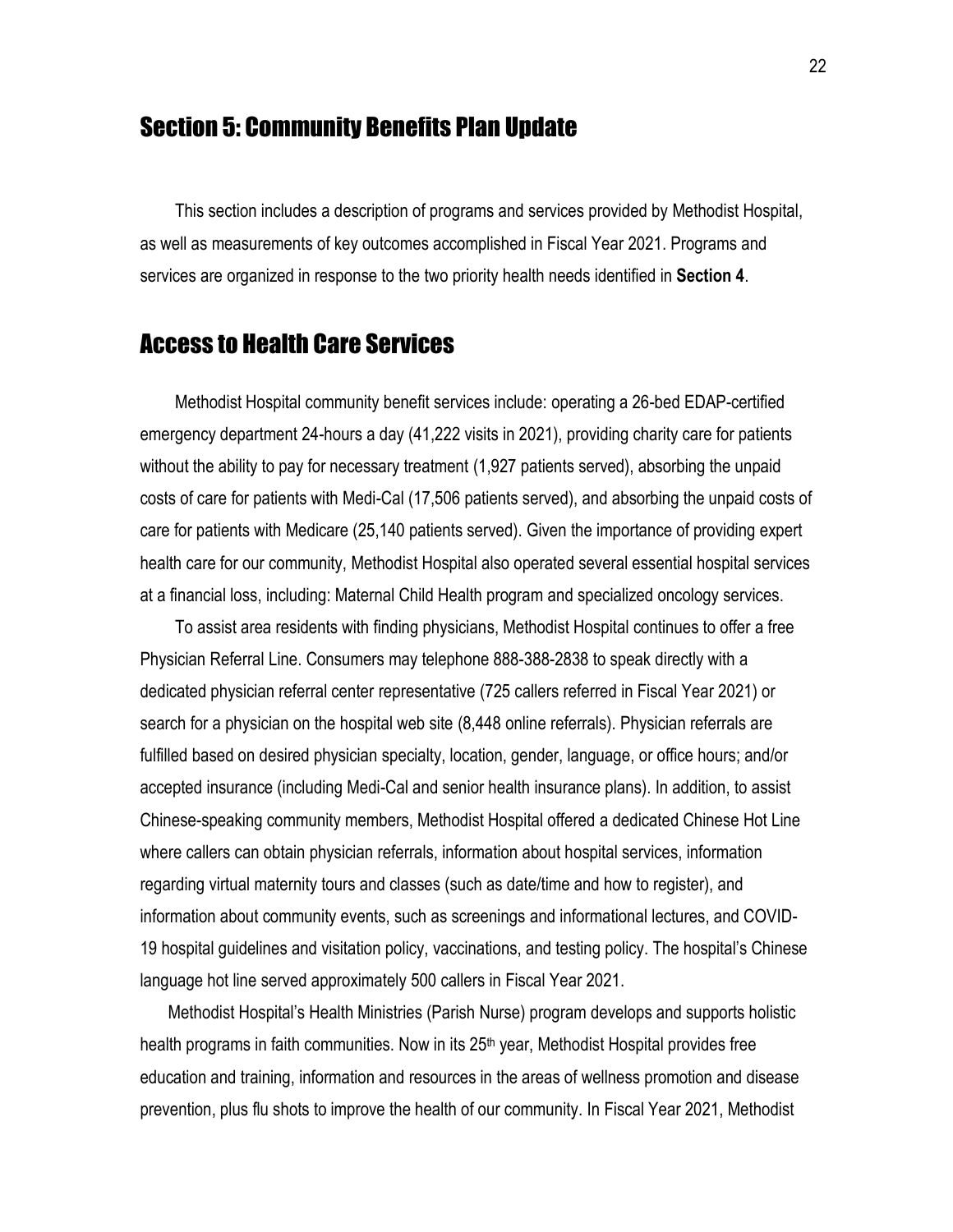Hospital continued its formal Health Ministries program with six churches and one retirement community having Faith Community volunteer nurses. The Health Ministries program operated at the following locations: Holy Angels Catholic Church (located in Arcadia), Church of the Good Shepherd United Methodist (Arcadia), First United Methodist Church (Temple City), Faith United Methodist Church of San Gabriel Valley (Temple City), Mission Community United Methodist Church (Rosemead), True Light Presbyterian Church (Alhambra); and Westminster Gardens, a retirement community located in Duarte. In addition, Methodist Hospital has a relationship with three "limited" partners (there is no parish nurse commitment), providing education and information as well as health-related speakers – via Zoom – for meetings to the following churches: Arcadia Community Church, Santa Anita Church (located in Arcadia), and Saint James Methodist Church (Pasadena). Throughout the year, the Parish Nurse program remained in constant communications with members, regarding questions about COVID-19, including regular updates with infectious disease physicians.

In Fiscal Year 2021, the Director of Spiritual Care at Methodist Hospital conducted a weekend Health Ministries retreat on March 19 through March 21 at WorldMark Resort in Indio; hosted two Health Ministries meetings for faith community nurses (on November 9 and December 13); and conducted numerous email outreach, phone, and Zoom engagements with parish nurses. Several of the challenges experienced in light of COVID-19 were that many church members were elderly and did not own computers, difficulties getting congregants familiar with how to join Zoom meetings, and churches struggled with decisions about if and when to hold services and how to keep persons safe.

In Fiscal Year 2021, representatives from Methodist Hospital, continued working with the Health Consortium of Greater San Gabriel Valley, along with five other member not-for-profit hospitals and two public agencies. The hospitals work together to share data and streamline the development of their respective 2022 Community Health Needs Assessments as well as to develop a coordinated set of strategies that address regional priorities that have emerged since prior community health needs assessments. Areas of emphasis include food insecurity, case management for homeless patients, and recuperative care.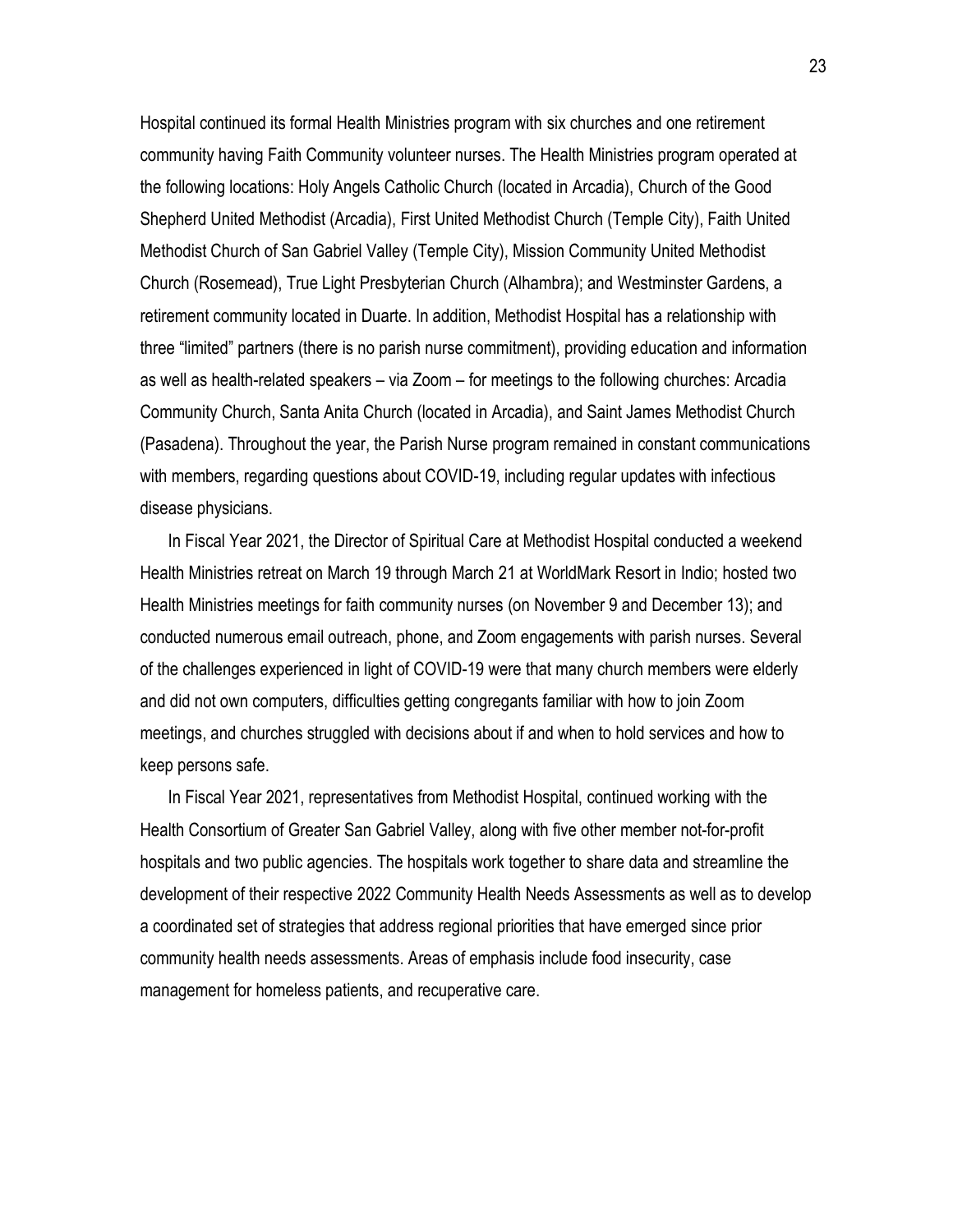### Disease Prevention and Health Promotion

In Fiscal Year 2021, Methodist Hospital offered health education and information, support, and screening services for the public in many different areas, including maternal child health, heart disease and stroke, diabetes, and COVID-19, as well as targeted services for seniors. Information about these events was made available through social media, the hospital's website (including a calendar of events, list of hospital services, and a health encyclopedia), and hospital mailers distributed to targeted households across the hospital's service area.

Methodist Hospital's maternity service handles patient needs and emergencies as they arise with a multidisciplinary team consisting of physicians, nurses, respiratory therapists, social workers, pharmacists, dietitians and occupational therapists. Our maternal child health department features nine labor/delivery/recovery suites, four labor rooms, two operating rooms, a Newborn nursery, a 17-bed Level II Neonatal Intensive Care Unit, and a 24-bed couplet care unit designed for Family Centered Care featuring 24-bed couplet care unit designed for family centered care, featuring twenty private rooms and two semi-private rooms.

A comprehensive offering of free maternity orientations/tours and nominally priced classes is offered year-round. Information about maternity offerings was available by contacting the Maternity Education Office at 1-800-950-BABY, email at MaternityDept@methodisthospital.org and/or online via event search for Maternity and Baby Classes. In Fiscal Year 2021, class offerings, featured virtual offerings, including: Virtual Tours, Prepared Childbirth (75 total sessions – 48 weekday sessions and 27 weekend), Baby Care and Soothing (51 total sessions – 24 weekday sessions and 27 weekend sessions), and Breastfeeding Class (39 total sessions – all weekday sessions). A free weekly 1-hour breastfeeding support group, "Mommy & Baby Bistro," was available to the community in 2021, with virtual meetings on Wednesdays (218 virtual visits).

Methodist Hospital's highly specialized cardiovascular services include the availability of a cardiac care team 24-hours a day, seven days a week; dedicated handling of STEMI patients in the hospital's emergency department, three cardiac catheterization laboratories where physicians perform coronary angioplasty, PTCA, cardiac stenting, pacemaker and AICD insertion, electrophysiology studies, and carotid artery stenting. Open-heart surgery and valve replacement are performed in two dedicated operating rooms. Methodist Hospital also provides specialized care for cardiovascular patients three units — intensive care, coronary care, and cardiac patient care —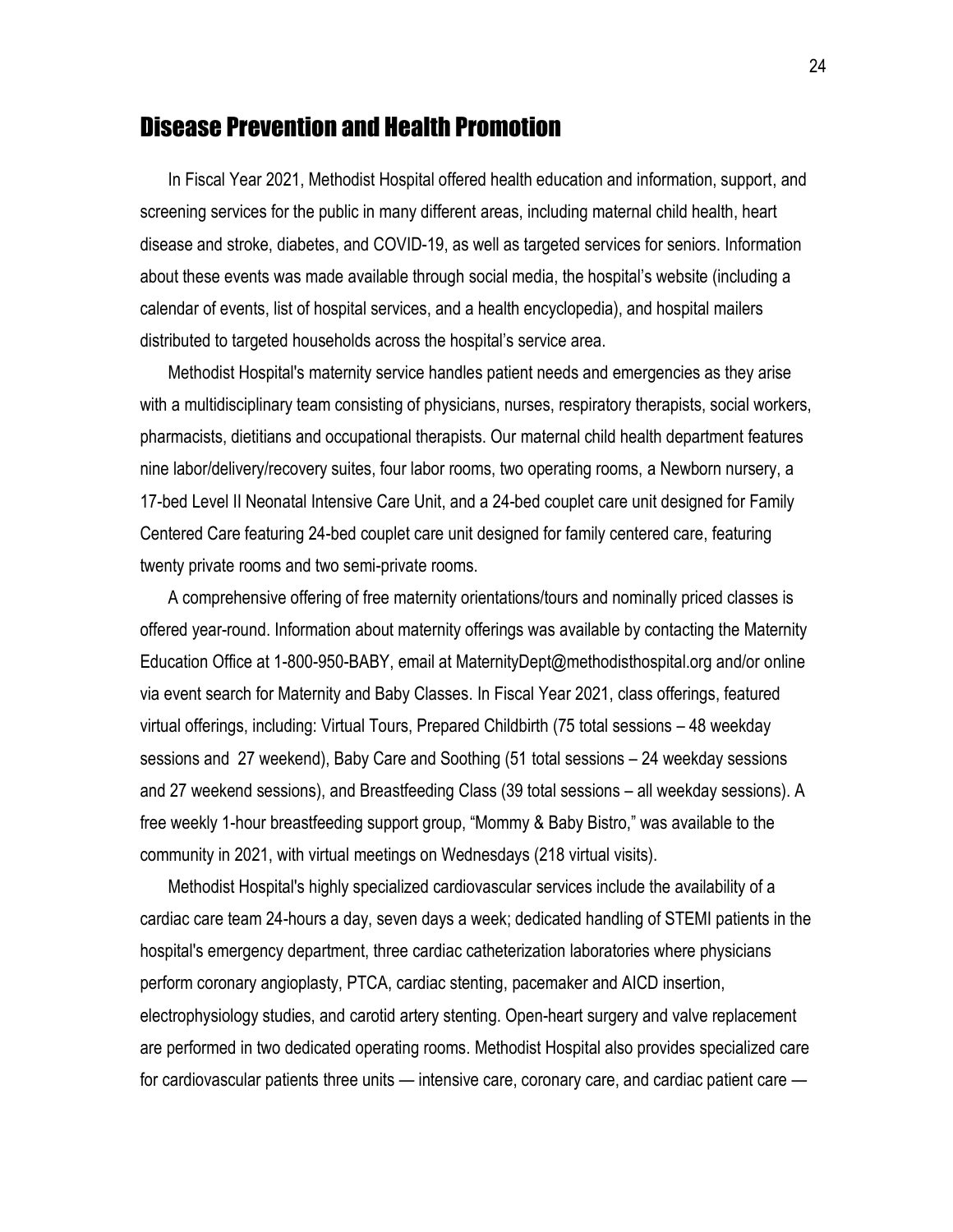depending on the needs of the patient, and provides inpatient and outpatient cardiac rehabilitation programs.

For the health and safety of community members, support group meetings were held virtually in 2021. Beginning in February, a Stroke and Brain Injury Support Group – open to any stroke or brain injury survivor or care partner in the community – met monthly on the second Wednesday of the month, from 2 PM to 3 PM (attended by 102 persons).

In Fiscal Year 2021, Methodist Hospital sponsored a Heart Check Center™ kiosk at the Westfield Santa Anita Mall in Arcadia, providing free blood pressure and Body Mass Index (BMI) testing, as well as free health information. During 2021, with shortened availability due to COVID-19 precautions, mall visitors accessed the kiosk for approximately 256 blood pressure screenings and 313 BMI screenings. Of note, 19% of males testing their blood pressures had normal readings, while 81% of males testing their blood pressure had elevated, hypertensive Stage 1 and Stage 2+ readings. Among females, 31% testing their blood pressures had normal readings, while 69% testing their blood pressure had elevated, hypertensive Stage 1 and Stage 2+ readings. If desired, the kiosk also allows participants to confidentially email their personal results, and access assistance in finding a physician.

In addition, staff at Methodist Hospital provided informational lectures at various community and virtual events throughout the year (listed in chronological order):

- January 26: Virtual talk on Well Woman Care during COVID-19 pandemic (222 persons attended)
- March 6: Virtual talk on COVID-19 Latest Treatments and Vaccinations (170 persons attended)
- March 10: United Health Care new member orientation Mandarin (10 persons attended)
- April 7: United Health Care new member orientation Mandarin (11 persons attended)
- April 8: United Health Care new member orientation Cantonese (9 persons attended)
- May 5: United Health Care new member orientation Mandarin (8 persons attended)
- May 13: United Health Care new member orientation Cantonese (6 persons attended)
- July 8: Virtual talk on Lose Weight, Gain Health (95 persons attended)
- July 27: Crime Prevention and Community Safety Talk at Methodist Hospital (64 persons attended)
- August 28: Virtual talk on AFib in Mandarin (210 persons attended)
- October 16: Mount Wilson Trail Race 2021 in Sierra Madre (520 persons attended)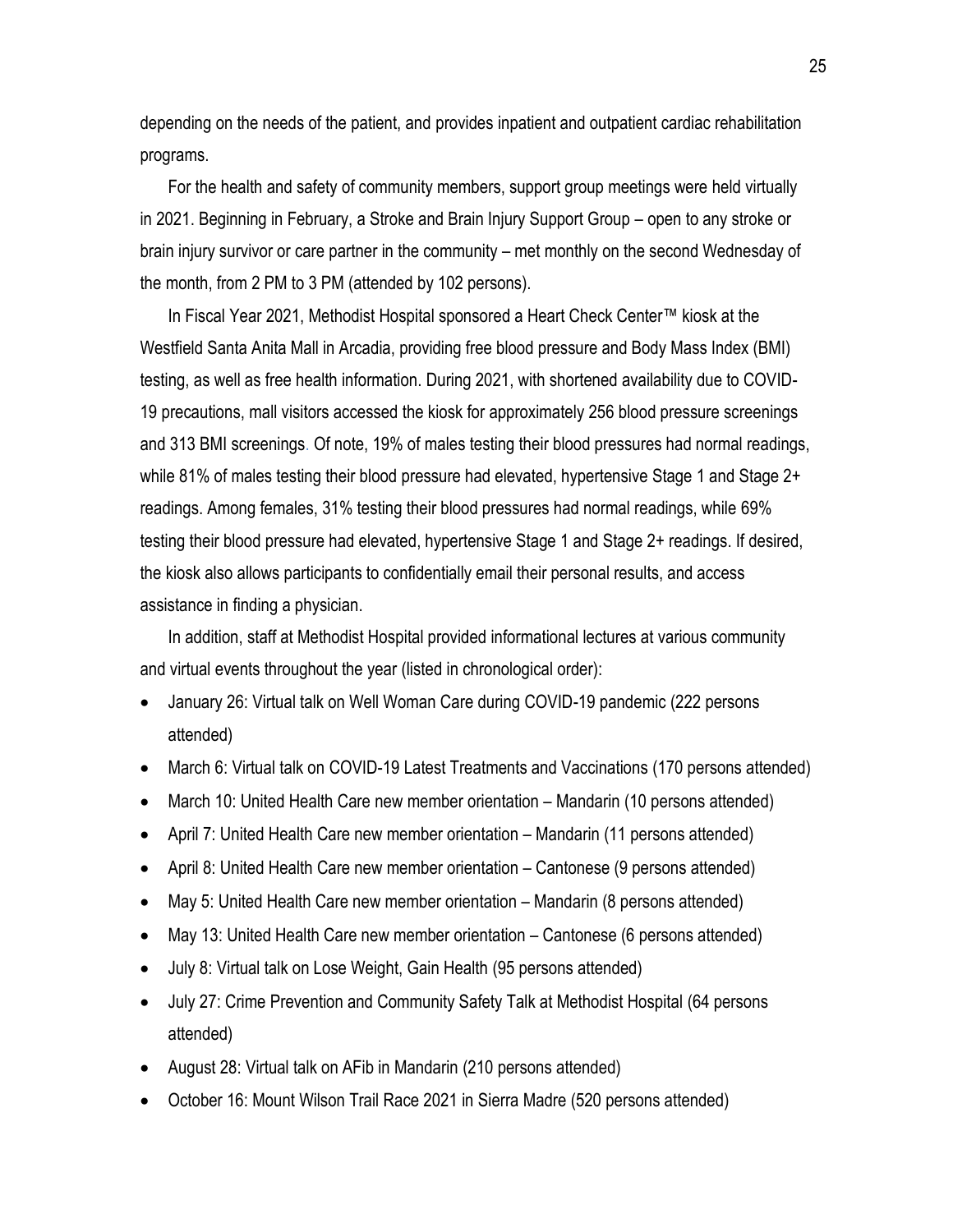- October 23: Virtual talk on COVID-19 Booster Shots and the Flu Season (272 persons attended)
- October 23: World Journal Senior Health and Wellness Expo at El Monte Taipei Cultural Center (650 persons attended)
- October 29: Halloween Haunting in downtown Arcadia (640 persons attended)
- November 9: Flu Shot Clinic at Arcadia Community Center (25 persons attended)
- November 12: Southern California Women's Conference at Pasadena Hilton and online (800 persons attended)
- December 2: Flu Shot Clinic at Arcadia Community Center (5 persons attended)

To assist those with diabetes and related health conditions, Methodist Hospital offered a number of specialized classes in Fiscal Year 2021. Licensed dietitians assisted community members with education and support in a variety of monthly programs, including: bariatric nutrition class (240 client visits), bariatric support group (56 client visits), gestational diabetes (55 client visits), obesity and weight loss (44 client visits), wound healing (20 client visits), and cancer, renal and other nutritional consults (47 client visits).

To meet the needs of active, older adults, Methodist Hospital offers our "50+ Health Connection" program. This program allows members to participate in free health education, screenings, annual flu clinics, and physician referrals. In Fiscal Year 2021, there were 5,926 active members of "50+ Health Connection." In Fiscal Year 2021, Methodist Hospital held two flu shot clinics (on November 9 and December 2) at Arcadia Community Center. In Fiscal Year 2021, Methodist Hospital and Arcadia Recreation and Community Services hosted ten virtual health talks by physicians and other health care professionals addressing the following topics (listed in chronological order):

- January 19: Sleep, Sleep Disorders, Insomnia Solutions and Sleep and Mental Health (60 persons attended)
- February 23: Health and Mobility: Feeling Strong, Steady and Safe (172 persons attended)
- April 16: COVID-19 Latest Updates and Vaccinations (195 persons attended)
- April 23: Understanding Psoriatic Arthritis and Psoriasis (220 persons attended)
- May 4: Give Your Immune System a Boost while Reducing Stress (135 persons attended)
- May 25: Understand Your Risk for Stroke (146 persons attended)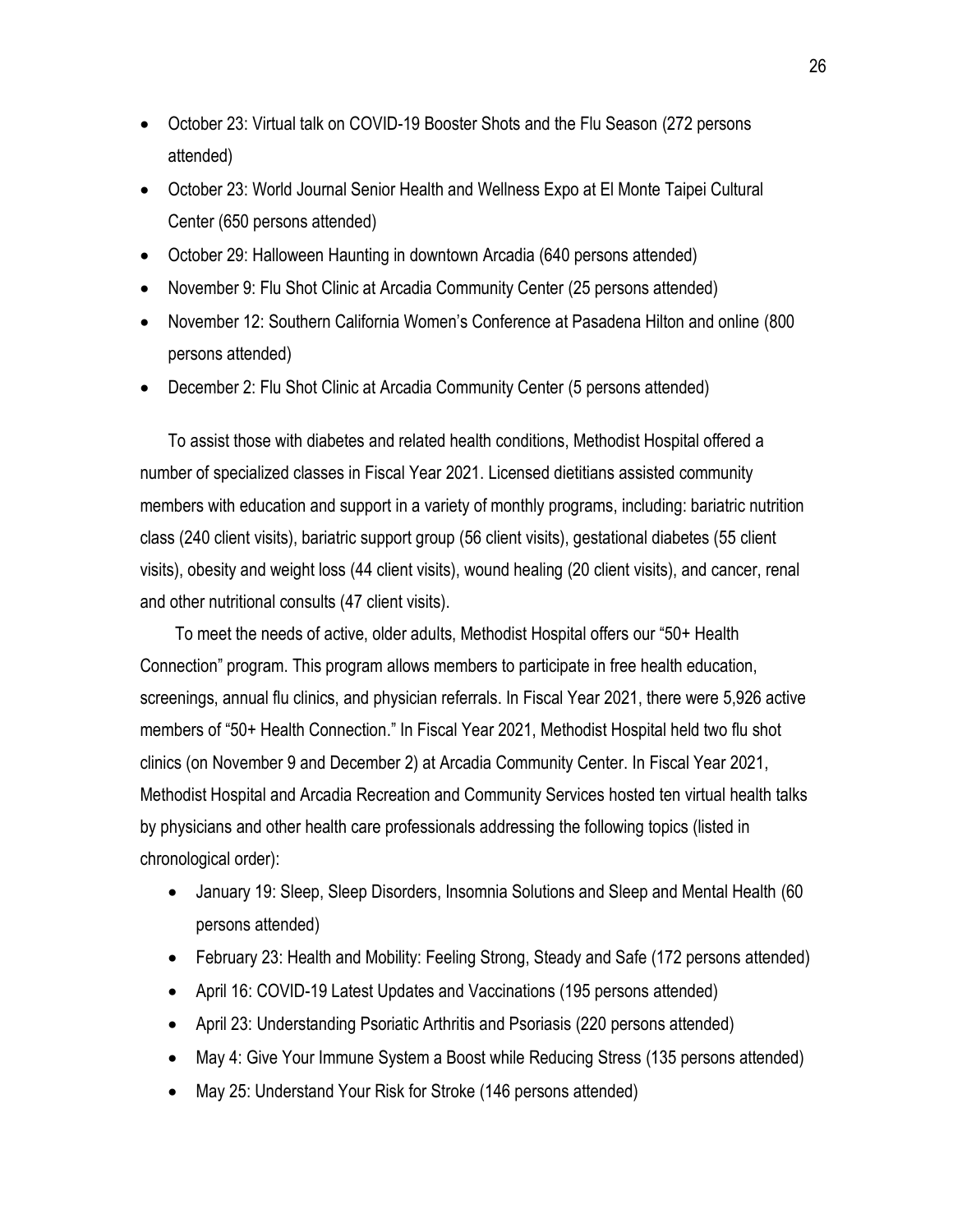- June 25: Here Comes the Sun! Preventing Skin Cancer and Healthy Summertime Tips (135 persons attended)
- July 16: Stay Active by Keeping Your Joints Healthy (129 persons attended)
- September 30: Irregular Heartbeat: Atrial Fibrillation and Heart Health (243 persons attended)
- November 16: Good Fat vs Bad Fat: Healthy Holiday Cooking Demo (70 persons attended)

In advance of these events, Methodist Hospital alerted the community with Save the Date reminder flyers, announcing specific topics, dates and times, locations, program descriptions, registration and listening information – by phone or online via Webex/Zoom or the hospital Facebook live page. The hospital also posted information on social media, as well as Methodist Hospital's website "Calendar of Events."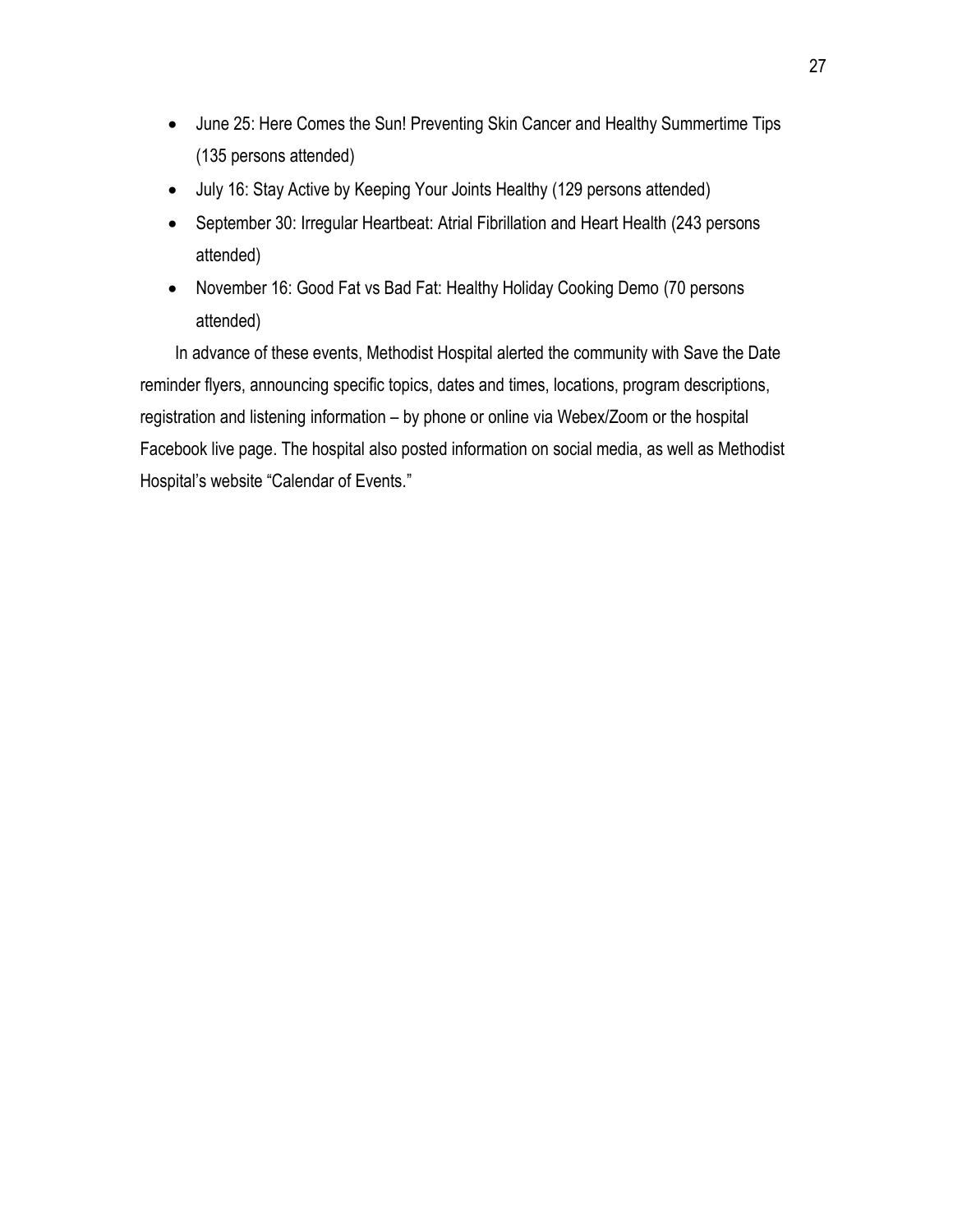# Section 6: Economic Value of Community Benefits

In Fiscal Year 2021, the economic value of community benefits provided by Methodist Hospital is estimated at **\$49,814,845**.

**Table 6.1** summarizes the unreimbursed costs of these community benefits according to the framework specifically identified by Senate Bill 697:

- Medical care services
- Other benefits for vulnerable populations
- Other benefits for the broader community
- Health research, education, and training programs